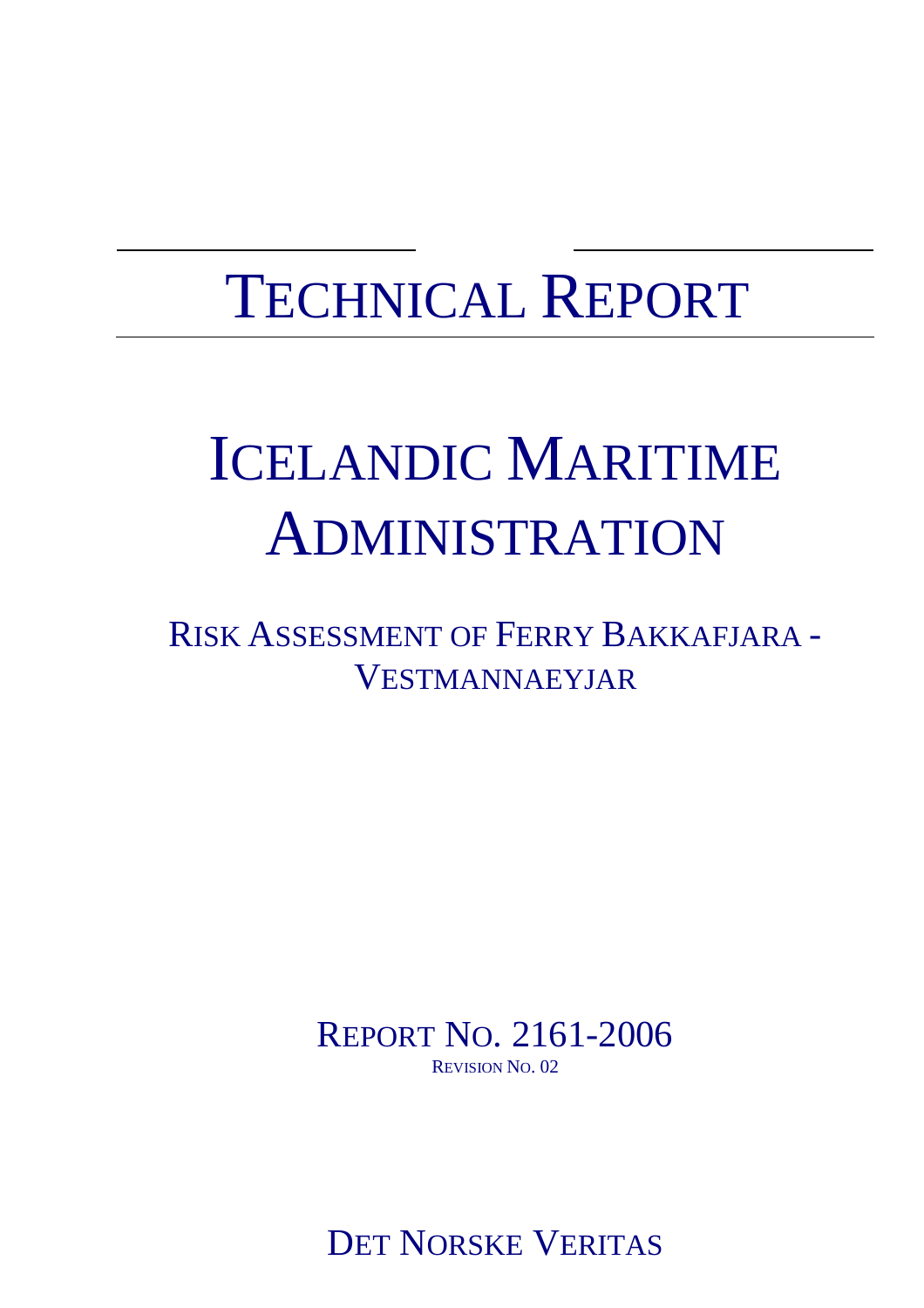| Date of first issue:<br>09.01.2007                  | Project No.:<br>31100294                          | <b>DET NORSKE VERITAS</b><br>Maritime Solutions              |
|-----------------------------------------------------|---------------------------------------------------|--------------------------------------------------------------|
| Approved by:<br>Sverre Alvik                        | Organisational unit:<br><b>Maritime Solutions</b> | Veritasveien 21<br>N-1322 Høvik<br>Norway                    |
| <b>Operation Manager</b>                            |                                                   | Tel: $+4767579900$<br>Fax: +4767579911<br>http://www.dnv.com |
| Client:<br><b>Icelandic Maritime Administration</b> | Client ref.:<br>Gisli Viggosson                   |                                                              |

#### Summary:

DNV has performed a risk assessment between a planned new ferry route between Bakkafjara and Vestmannaeyjar. The risk for people, property and environment is measured as the frequency of fatalities, property damage and oil spills. The risk of the new ferry is compared with the an existing ferry operating between the habour of Thorlakshofn and Vestmannaeyjar.

| Report No.:<br>2161-2006                                                                                                                                                                    |  | Subject Group:<br>Safety |                                                                                 | Indexing terms                                                                                                                                                                                                                        |                                                                |
|---------------------------------------------------------------------------------------------------------------------------------------------------------------------------------------------|--|--------------------------|---------------------------------------------------------------------------------|---------------------------------------------------------------------------------------------------------------------------------------------------------------------------------------------------------------------------------------|----------------------------------------------------------------|
| Report title:<br>Risk Assessment of Ferry Bakkafjara -<br>Vestmannaeyjar                                                                                                                    |  |                          |                                                                                 | Kev words<br>Ferry route<br><b>Fatalities</b><br>Risk assessment<br>Grounding<br>Sand bank                                                                                                                                            | Service Area<br><b>HSE</b><br><b>Market Sector</b><br>Maritime |
| Work carried out by:<br>Tommy Johnsen, Henrik Tobiassen<br>Work verified by:<br><b>Odd Arne Haueng</b><br>Date of this revision:<br>Rev. No.:<br>Number of pages:<br>28<br>20.01.2007<br>02 |  | IXI                      | within DNV after 3 years)<br>Strictly confidential<br>Unrestricted distribution | No distribution without permission from the<br>client or responsible organisational unit<br>(however, free distribution for internal use<br>No distribution without permission from the<br>client or responsible organisational unit. |                                                                |
| © 2002 Det Norske Veritas AS                                                                                                                                                                |  |                          |                                                                                 |                                                                                                                                                                                                                                       |                                                                |

All rights reserved. This publication or parts thereof may not be reproduced or transmitted in any form or by any means, including photocopying or recording, without the prior written consent of Det Norske Veritas AS.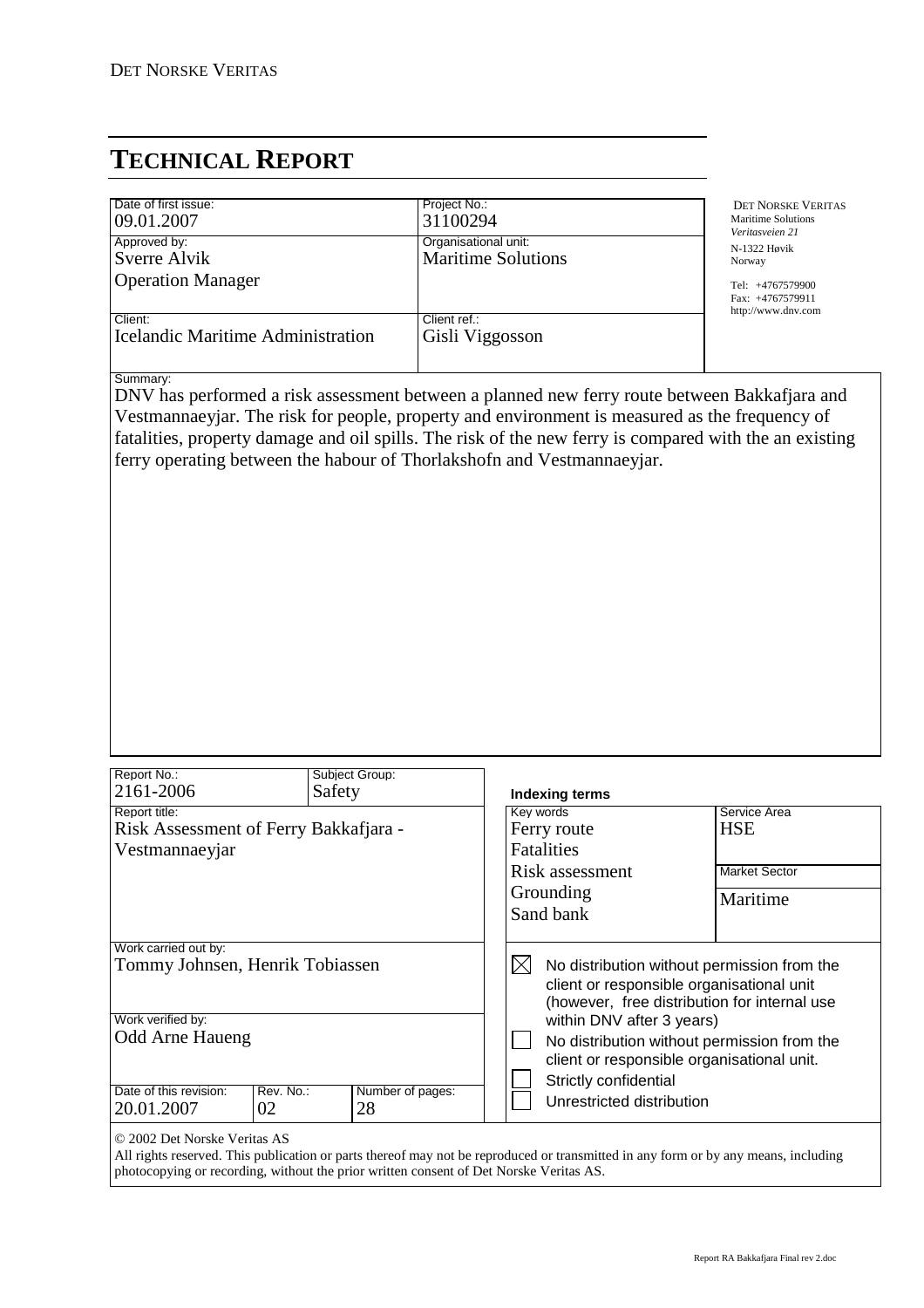# **Table of Content Page 2018**

| $\mathbf{1}$   |                                         |    |
|----------------|-----------------------------------------|----|
| $\overline{2}$ |                                         |    |
| 2.1            | Background                              | 3  |
| 2.2            | Objective and scope                     | 3  |
| 3              |                                         |    |
| $\overline{4}$ |                                         |    |
| 4.1            | Ferry                                   | 7  |
| 4.2            | Ferry operation                         | 8  |
| 4.3            | Traffic in the area                     | 8  |
| 4.4            | Harbour                                 | 8  |
| 4.5            | Environmental data                      | 9  |
| 4.5.1          | Seabed                                  | 9  |
| 4.5.2          | Waves, wind and currents                | 11 |
| 4.5.3          | Visibility                              | 11 |
| 4.6            | Surveillance and emergency preparedness | 12 |
| 5              |                                         |    |
| 6              |                                         |    |
| 6.1            | <b>Accident statistics</b>              | 14 |
| 6.2            | Personnel risk                          | 14 |
| 6.2.1          | <b>Fatality frequency</b>               | 14 |
| 6.3            | Property damage                         | 19 |
| 6.4            | Environment                             | 20 |
| 7              |                                         |    |
| 7.1            | Existing route description              | 21 |
| 7.2            | Risk comparison                         | 21 |
| 8              |                                         |    |
| 9              |                                         |    |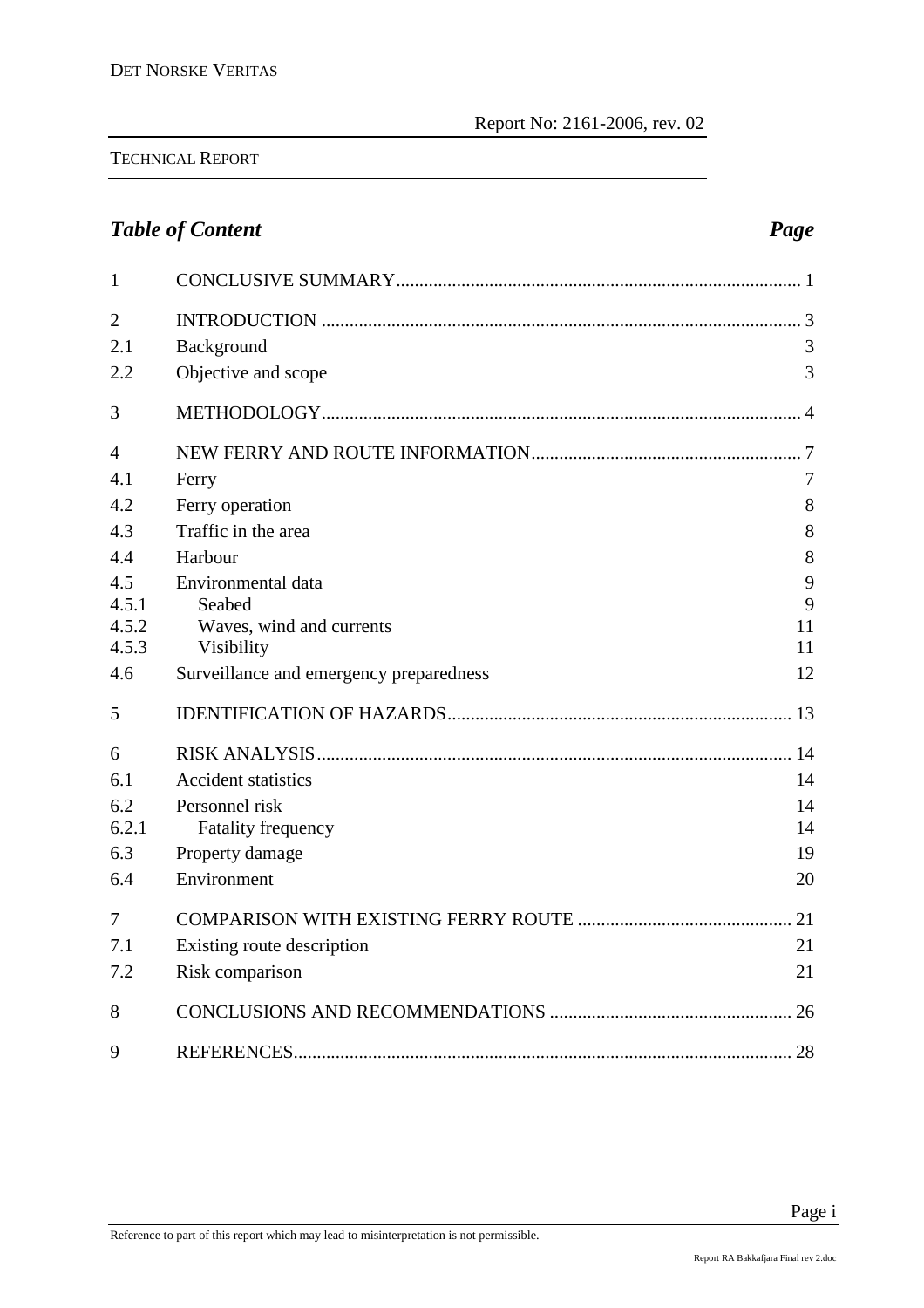# **1 CONCLUSIVE SUMMARY**

A lot of research has been performed to evaluate the passage from Bakkafjara to Vestmannaeyjar, which is 7 nm long and passing a shallow sandbank with depth 5-6 meters with breaking waves during strong winds. This report contains a risk assessment requested by the Icelandic Maritime Administration (IMA). The risk is quantified and compared with the existing route Thorlakshofn – Vestmannaeyjar and risk reducing measures are proposed. Personnel risk is in focus, but also property and environmental risk is discussed.

The risk for the sailing is considered low, both when risk is measured in terms of fatalities, serious property damage and oil spills. The low risk statement is based on the estimated return periods and by comparing especially the fatality frequency with acceptance criteria than is common to apply /1/.

Compared to the existing ferry route the risk for the new route is assessed as lower.

Risk control options beyond what is already planned for in the Bakkafjara – Vestmannaeyjar project is thus not required based on the risk assessment. However, some measures may prove cost effective and should be evaluated (no cost benefits analysis of the measures is preformed as part of this assessment):

- Statistically, loss of propulsion/steering leads to approximately 15% of the global collision, contact and grounding incidents. I addition comes serious failures reported under HME which have not resulted in further events. An important risk controlling measure to avoid an escalating accident is thus to avoid a drifting vessel. A normal anchor is likely not to be sufficient for the sandy seabed outside Bakkafjara. Hence, it is recommended to that a sand anchor is installed onboard.
- Due to the heavy winds and waves, currents and the possibility for breaking waves outside Bakkafjara the probability for touching the pier entrance is high. This is in most cases regarded to give non-serious damages only. Still there might be operational interruptions due to inspections and minor repairs. To reduce the extent of any damage to the vessel it is recommended to apply fenders at the pier entrance. Fenders giving the necessary protection might be quite wide and the entrance width should be adjusted according to the width lost due to the fenders.
- Use of autopilot while approaching harbour in heavy seas should be avoided because manual steering is usually better in case of regaining control subsequent to loss of manoeuvrability due to breaking waves.
- When crossing shallow waters with a sandy seabed there might be a chance for sand and spawn to enter the engine cooling water system, which consequently might lead to an engine failure. To avoid this it is common to apply cooling water inlet on the vessel side (not water inlet at vessel bottom only) and ensure satisfactory inspection and maintenance frequency to avoid clogging of filters.
- If other ships use the Bakkafjara harbour, routines should be established to avoid that they arrive/departure at the same time as the ferry. This to avoid an increasing collision risk.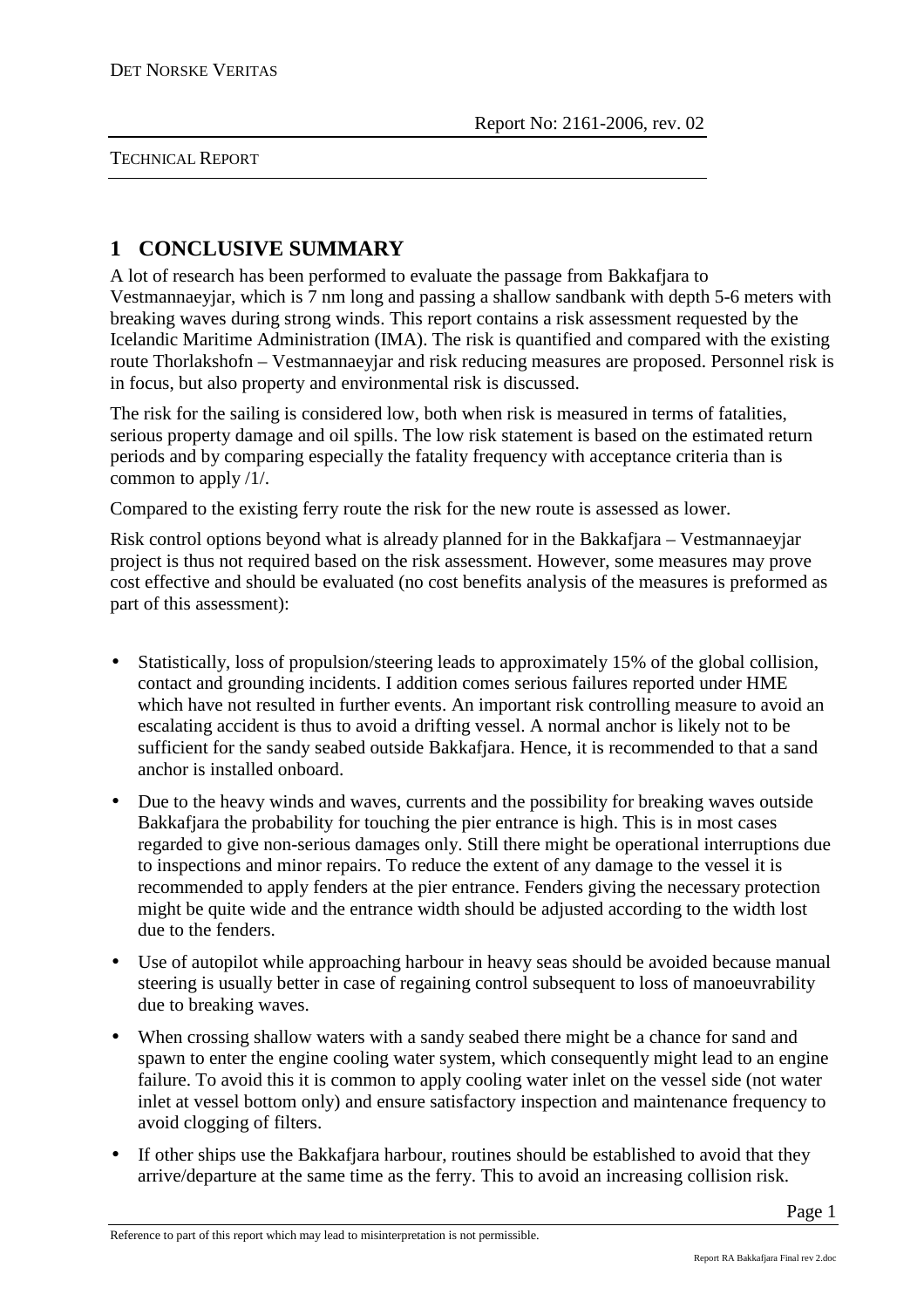- To ensure a low probability for serious vessel fires as possible, the tug located at Vestmannaeyjar or any other stand-by vessel should have an acknowledged fire-fighting capability.
- Clear procedures for passenger movements on deck during heavy sea conditions should be applied to reduce the probability for occupational accidents.
- Issues like window sizes and position on the vessel, emergency routines including passenger/crew assembly area and life saving appliances, stability, hull strength etc. is assumed covered by class society requirements. Hence, it is recommended that the vessel is registered with an acknowledged ship classification society.
- Propulsion pods are not recommended. This recommendation is based on pod failure frequencies onboard cruise ships assessed by DNV /6/. A failure frequency of 0.18 per shipyear is estimated, and out of service time can be expected in a large portion of these incidents. In addition the failures are estimated to lead to a serious accident in 0.4% of the cases. This gives a serious accident frequency of 7.2E-04, which is similar to the total HME serious damage frequency given in Table 7. Although not directly comparable, this gives an indication of the challenges. Due to the relative high touching sandbank frequency and the whirling of sand at Bakkafjara the failure frequency is likely to be even higher for the ferry.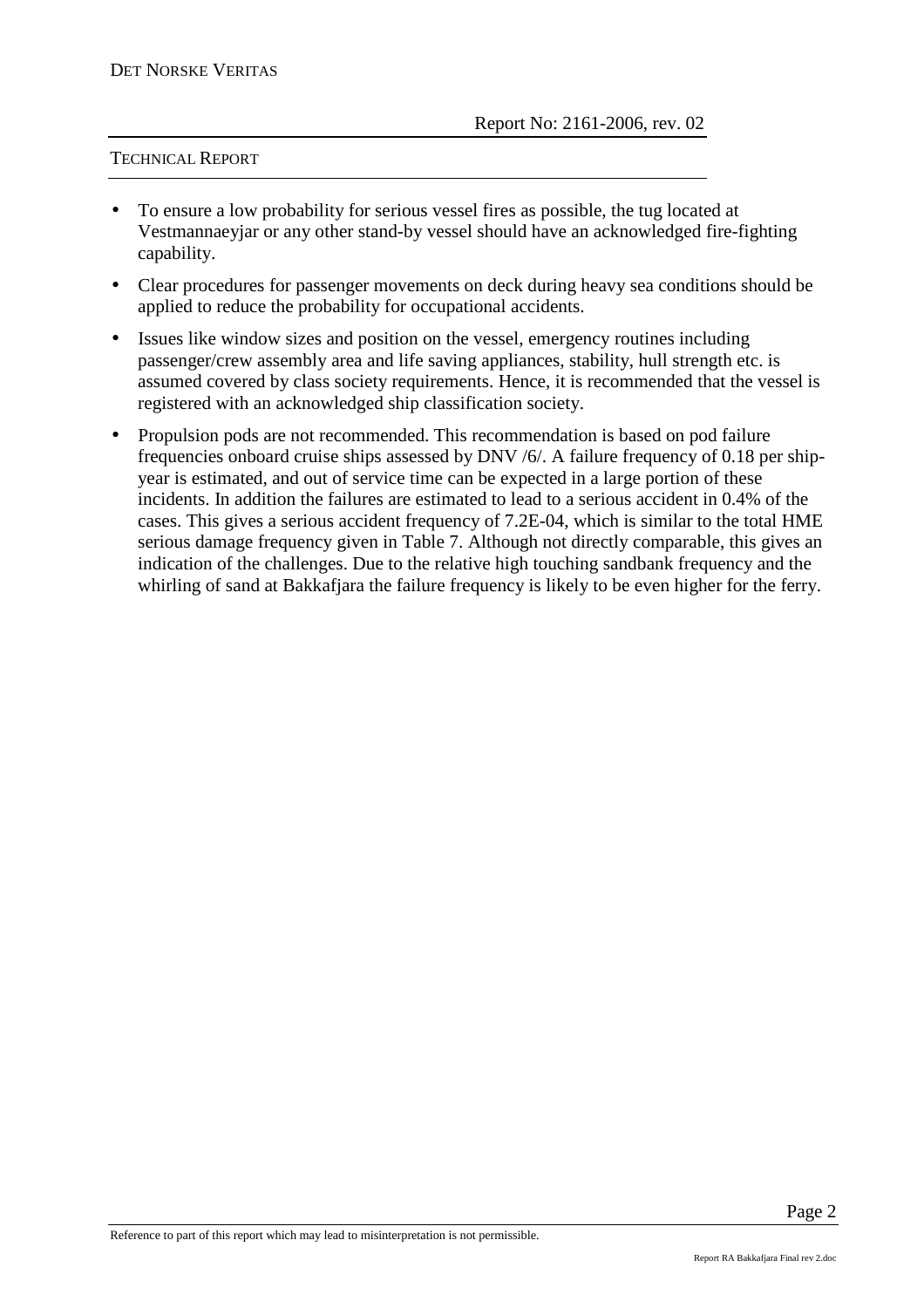# **2 INTRODUCTION**

# **2.1 Background**

Improvement of the contact between Vestmannaeyjar and the Iceland mainland has been discussed for many years on Iceland. The existing transport is performed by a ferry between Vestmannaeyjar and Thorlakshofn using 2hr 45min, and by small taxi aircrafts. Several solutions for improved communication are discussed, including an 18 km underwater tunnel and a shorter ferry route from Bakkafjara. It is according to IMA likely that the Icelandic authorities will go forward with the latter option.

A lot of research has been performed to evaluate the passage from Bakkafjara to Vestmannaeyjar (see e.g. reference /7/-/10/), which is 7 nm long and passing a shallow sandbank with depth 5-6 meters with breaking waves during strong winds. More studies are needed before the Bakkafjara harbour construction can start, including a risk assessment of the passage, which the Icelandic Maritime Administration has requested from DNV. This report contains this risk assessment.

# **2.2 Objective and scope**

The objective of the risk assessment is to strengthen the project and establish a better foundation for evaluating the ferry alternative by identifying and assessing the risk of the planned route Bakkafjara – Vestmannaeyjar.

The scope is to carry out a quantitative risk assessment. Personnel risk will be in focus, but also property and environmental risk will be discussed.

- Personnel risk will be quantified as fatality frequency.
- Property risk will be quantified as the frequency of damage to the ferry.
- Environmental risk will be quantified as the frequency of oil spills.

The risk of the ferry will be compared with the existing ferry route Thorlakshofn – Vestmannaeyjar and where risk reducing measures are appropriate they will be suggested.

The risk related to the whole ship in operation cycle all year around will be included. Factors causing risk both external and internal to the ferry will be addressed. However, occupational accidents are not included.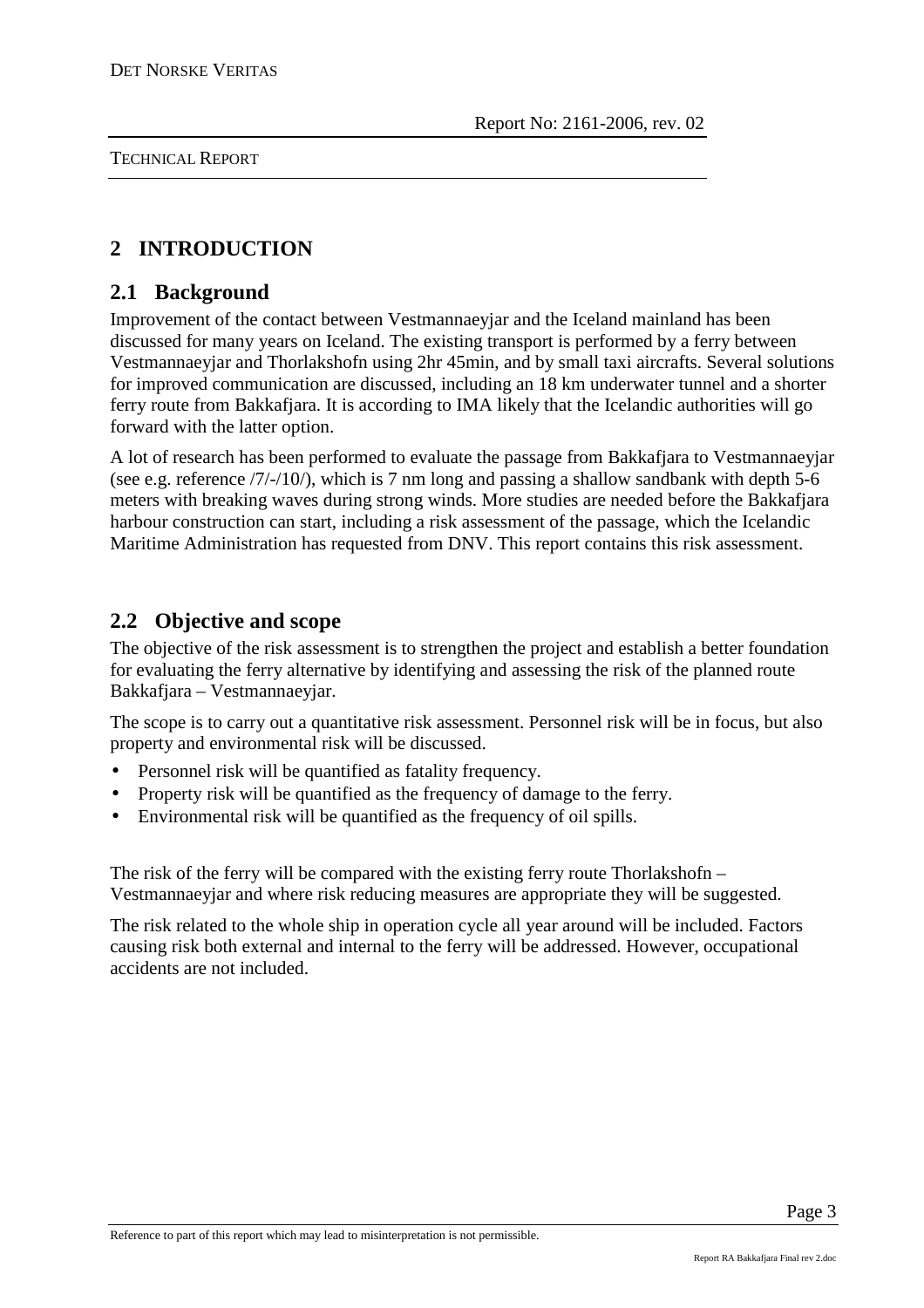# **3 METHODOLOGY**

The risk assessment process follows the FSA (Formal Safety Assessment) main stages as recommended by IMO. This is illustrated in Figure 1.

This project will not include a cost-benefit assessment, although economical considerations will be made in the recommendations.



**Figure 1 Risk assessment main steps** 

The main inputs to the study will be:

- Risk analysis of generic vessels, distributed on all accident types, including risk for personnel, property and environment.
- Local geographical, environmental and other data and considerations.
- Experience from other ships operating in the area and the existing ferry in particular.
- DNV has visited both IMA, Bakkafjara and Vestmannaeyjar and sailed the planned route to gather information and make site specific judgements.

Risk for personnel should include crew, passengers and people ashore. In this project risk for people ashore is considered negligible. Hence, focus is on crew and passengers. The personnel risk metrics calculated are the expected overall number of:

- Fatalities per ship year
- Fatalities per year
- Fatalities per sailing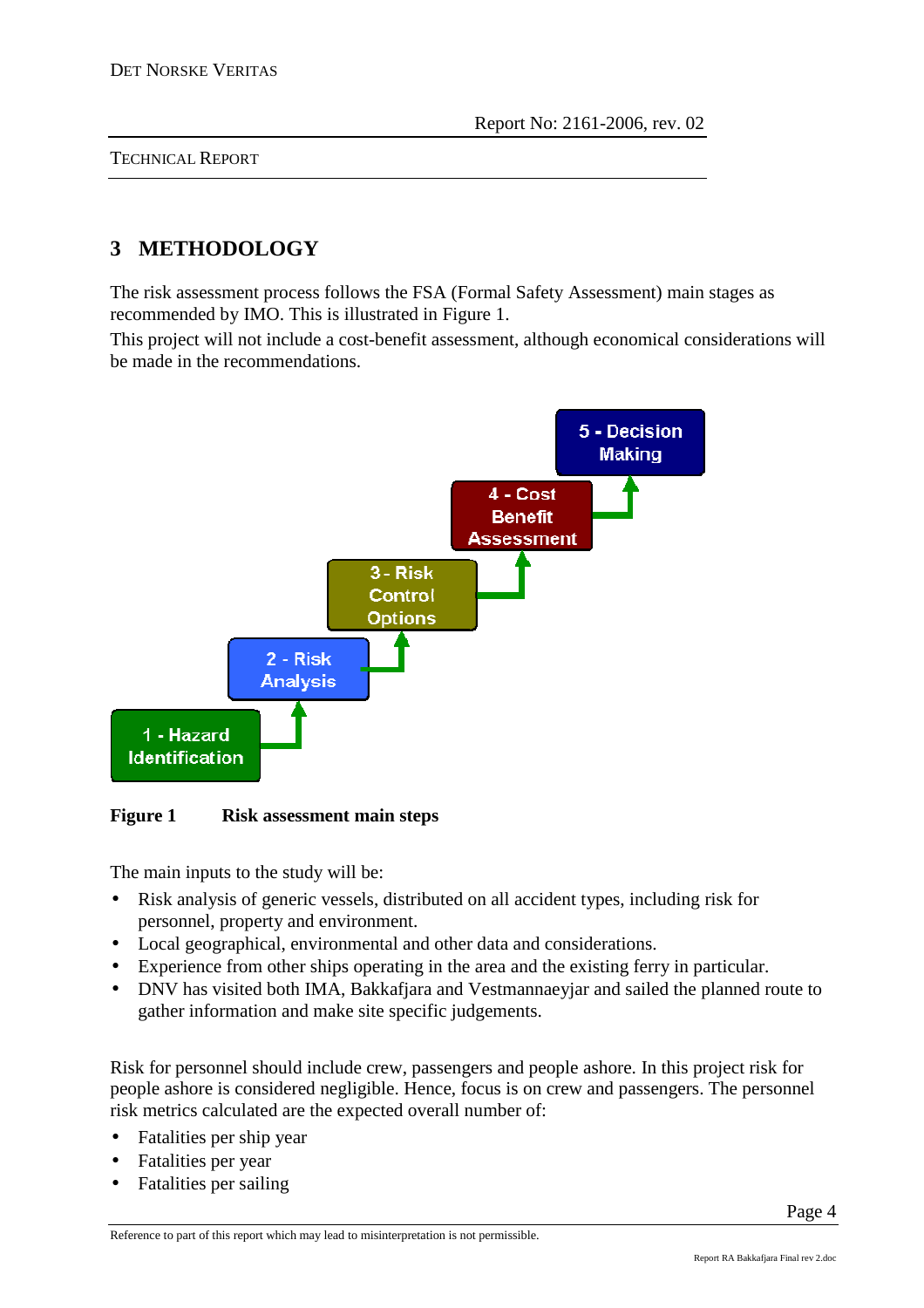Property risk will also be discussed, although not to the level of detail as for personnel risk. The property risk metrics are the expected overall number of damages per ship year, year and per sailing. Property risk will be divided into the following three categories listed below. They are further explained in Table 2.

- Total loss
- Serious damage
- Non-serious damage

Also environmental risk will be discussed. The environmental risk metrics are expected number of oil spills per ship year, year and per sailing.

Based on the previously Formal Safety Assessments (FSA) performed by DNV all types of accidents are categorised the categories explained in Table 1. The assessment of risk will be performed for each of these categories. The categories missing vessel and War loss are not included as they are regarded as irrelevant for the Icelandic coastal waters.

| <b>Accident categories</b>     | <b>Explanation</b>                                                                                                                            |
|--------------------------------|-----------------------------------------------------------------------------------------------------------------------------------------------|
| Collision (CN)                 | Striking or being struck by another ship, regardless of whether under<br>way, anchored or moored.                                             |
| Contact (CT                    | Striking or being struck by an external substance but not another ship or<br>the sea bottom.                                                  |
| Foundering (FD)                | Includes sinking due to heavy weather (capsizing), springing leaks,<br>breaking in two and not as a consequence of the other categories.      |
| Fire/explosion (FX)            | Where fire/explosion is the first event reported (except when first event<br>is a hull/machinery/equipment failure leading to fire/explosion) |
| Hull/Machinery/Equipment (HME) | Includes ships lost or damaged as a result of hull/machinery damage or<br>failure which is not attributable to the other categories.          |
| Grounding (GR)                 | Includes ships reported stuck and cases of reported touching bottom and<br>bumping over bars.                                                 |

**Table 1 Explanation of accident categories** 

Hazards that are identified throughout the project are categorised according to these accident categories.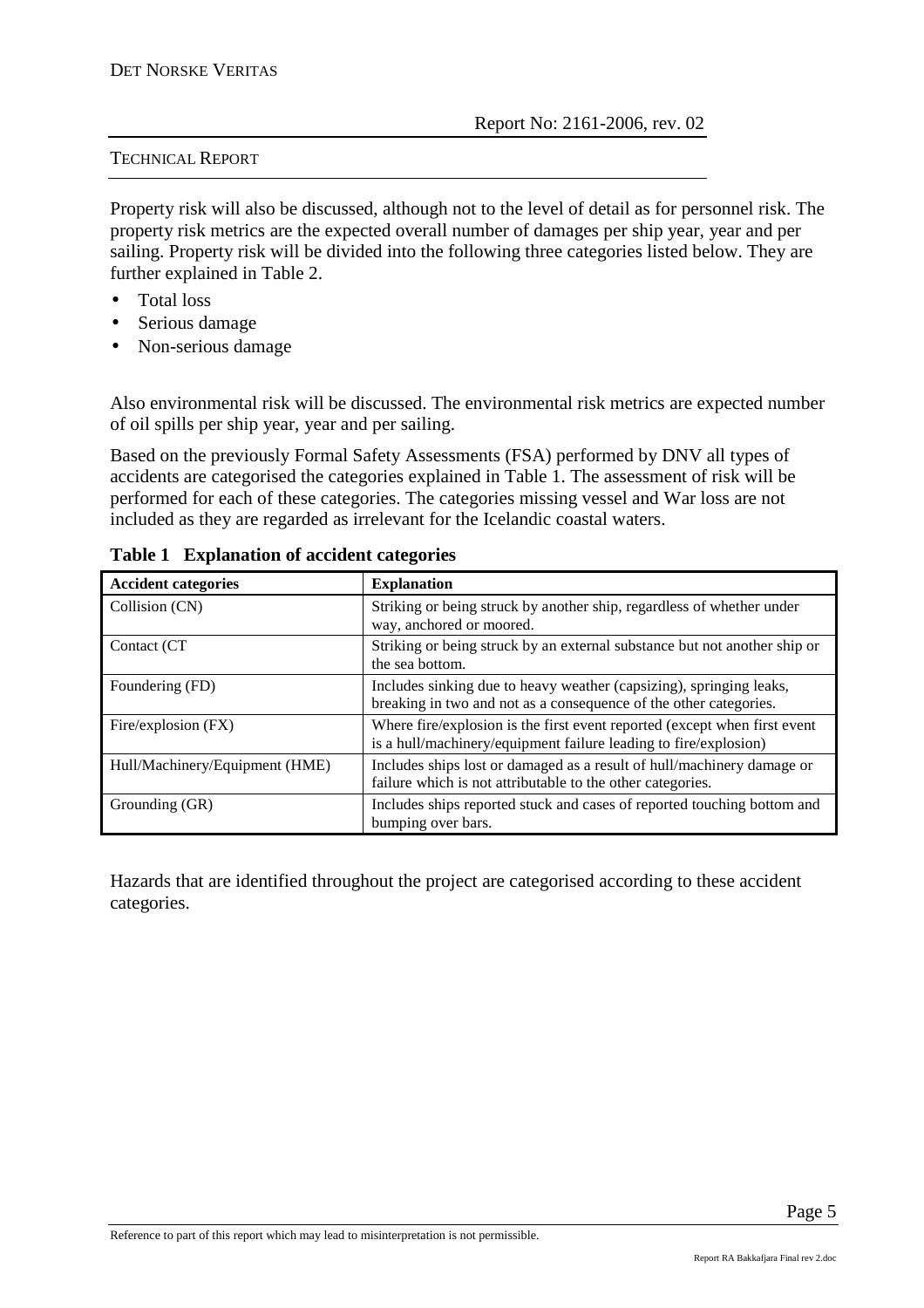| <b>Accident categories</b>         | Property consequence categories                                                                                                               |                               |  |
|------------------------------------|-----------------------------------------------------------------------------------------------------------------------------------------------|-------------------------------|--|
|                                    | <b>Serious and Non-serious damage differentiation</b>                                                                                         | <b>Total loss</b>             |  |
| Collision (CN)                     | Repairs needed before ship could continue sailing: serious                                                                                    | Refers to a                   |  |
| Contact (CT                        | Patch over a gouge up to 1 m/slight leakage: non-serious                                                                                      | ship which<br>has ceased to   |  |
|                                    | Bent/distorted bottom/side plating or tank internals that are straightened at<br>a much later point: non-serious                              | exist, either                 |  |
|                                    | Flooding of any compartment: serious                                                                                                          | by virtue of                  |  |
| Foundering (FD)                    | All incidents are serious damage or total loss                                                                                                | the fact that<br>the ship was |  |
| Fire/explosion (FX)                | Any ship towed into port: serious                                                                                                             | irrecoverable                 |  |
|                                    | For extent of damage to make an incident serious it would be necessary the<br>ship to be taken out of service for at least some days.         | or was<br>broken up as        |  |
| Hull/Machinery/<br>Equipment (HME) | Any ship towed or shore assistance rendered due to loss of propulsive or<br>electrical power, steering gear failure or rudder damage: Serious | a<br>consequence              |  |
| Grounding (GR)                     | Lightening/refloating without ship damage: non-serious                                                                                        | of that<br>casualty.          |  |
|                                    | Tug used although no damage reported: non-serious                                                                                             |                               |  |
|                                    | Patch over a gouge up to 1 m/slight leakage: non-serious                                                                                      |                               |  |
|                                    | Bent/distorted bottom/side plating or tank internals that are straightened at                                                                 |                               |  |
|                                    | a much later point: non-serious                                                                                                               |                               |  |
|                                    | Flooding of any compartment: serious                                                                                                          |                               |  |
|                                    | Immediate dry-docking: serious                                                                                                                |                               |  |
|                                    | Repairs needed before ship could continue sailing: serious                                                                                    |                               |  |

### **Table 2 Explanation of the property damage consequence categories**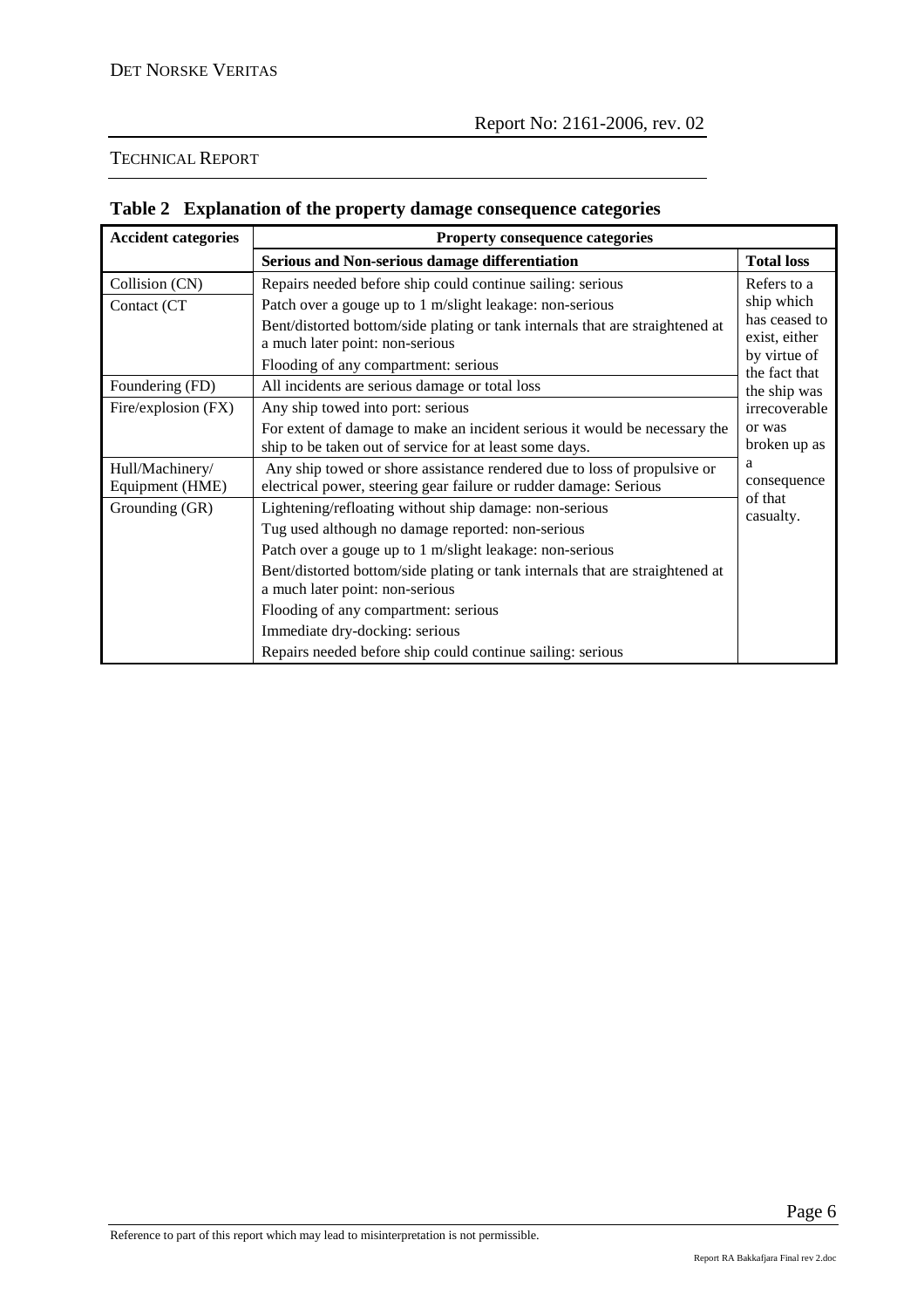# **4 NEW FERRY AND ROUTE INFORMATION**

# **4.1 Ferry**

A new ferry is likely to be built for the planned route. The vessel will be designed according to classification requirements to meet the conditions in the area where it is intended for operation. See Figure 2 for illustration of the vessel that is likely to be built. The main dimensions are given in Table 3. In this risk assessment it is assumed that this ferry or a ferry with similar characteristics will be used for the sailing.



**Figure 2 Drawing of planned ferry** 

| LOA        | $62 \text{ m}$  |
|------------|-----------------|
| <b>LPP</b> | 60 <sub>m</sub> |
| В          | 15 <sub>m</sub> |
| Т          | $3,3 \text{ m}$ |
| #          | >250            |
| #          | $7 - 10$        |
| #          | 50-55           |
|            | 15 knots        |
|            | эшр шилшайш     |

| Table 3        | <b>Ship information</b>    |  |
|----------------|----------------------------|--|
| Length overall | $\overline{1 \cap \Delta}$ |  |

Number of passengers onboard is on average estimated to 100. This is based on 1000 passengers/day (IMA estimates 738 passengers/day in 2010 and 1051 passengers/day in 2020) and 10 sailing/day. This gives an average passenger capacity exploitation of approximately 30- 50%. In high seasons the vessel passenger capacity is expected to be fully exploited. In the adjustment factors applied to the FSA generic RoPax risk figures it is conservatively assumed full capacity exploitation as this is also assumed in the generic FSA.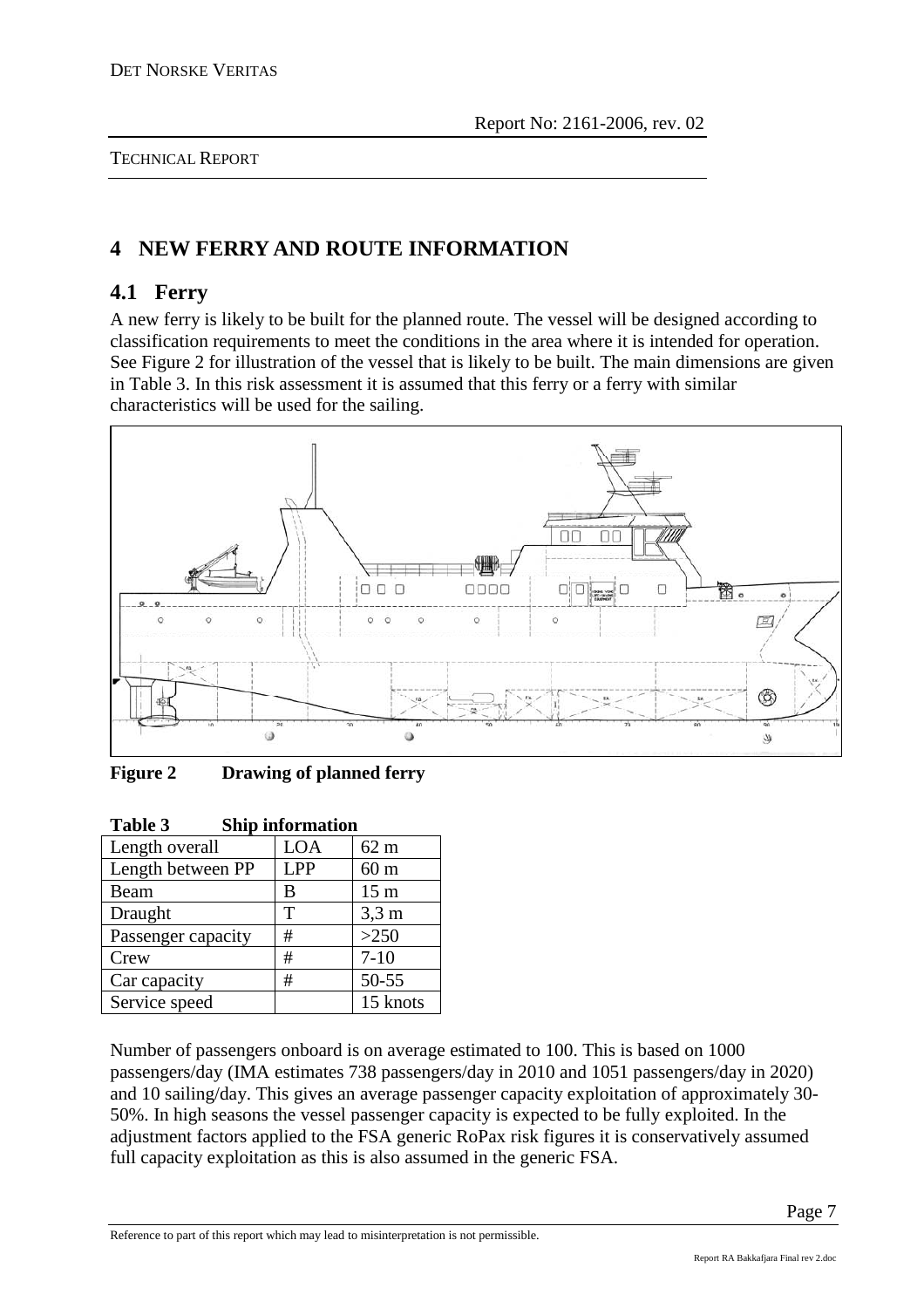Propulsion is provided by two propellers with power from two 1.500 kW main engines. In addition the vessel will be equipped with three independent auxiliary engines each capable of supplying necessary power to a bow thruster at full power. The ferry will have full propulsion redundancy according to the requirements of the DNV voluntary class notation redundant propulsion (RP or RPS) or similar. Due to the two propeller system and the bow thrusters the vessel has a short turn radius; approximately two ship lengths ∼120 m.

Pods are not recommended for propulsion. It is referred to section 8 for discussion and recommendations regarding this.

The ferry will be equipped with ECDIS and since it is a new vessel it will have modern bridge design.

# **4.2 Ferry operation**

The ferry will be in full time service between Bakkafjara and Vestmannaeyjar, a distance of 7 nm, travel time 0.5 hours and departure frequency every  $2 - 2.5$  hours for each leg.

A risk controlling measure to be introduced is the wave height operational limit. It is initially proposed that the ferry will not operate if the wave height (Hs) exceeds 3.4 meters plus 20% of the tidal elevation. The minimum wave height will therefore be 3.4 meters and the maximum wave height at tidal elevation of 2.64 meters will then reach  $3.4 + 0.2x2.64 = 3.93$  meters. This will be monitored by the wave buoy and data will be transferred online to the ferry bridge.

The vessel will also always have 2 crewmembers on the bridge, although the second person does not necessarily have formal navigational skills (lookout).

### **4.3 Traffic in the area**

Vessels passing between Vestmannaeyjar and the mainland are mainly fishing vessels. Domestic ship traffic, cruise ships and ships to and from Reykjavik – Northern Europe will tend to pass in this area. There will be maximum one oil tanker to Reykjavik per month likely to pass in the area. Other tankers are passing SW off Vestmannaeyjar.

- Cruise arrivals 2004 (increasing): 57 (114)
- Foreign trade arrivals 2004: 68 (136)
- Approximately 9000 fishing vessel arrivals in the harbours closest to the ferry route. Based on this it is assumed that 5000 vessels/year will cross the ferry route.

It should be noted that fishing is prohibited in the area.

# **4.4 Harbour**

The existing Vestmannaeyjar harbour is already in use as a passenger ferry harbour. The operation of the new ferry will not change the harbour conditions, hence it is not further described here.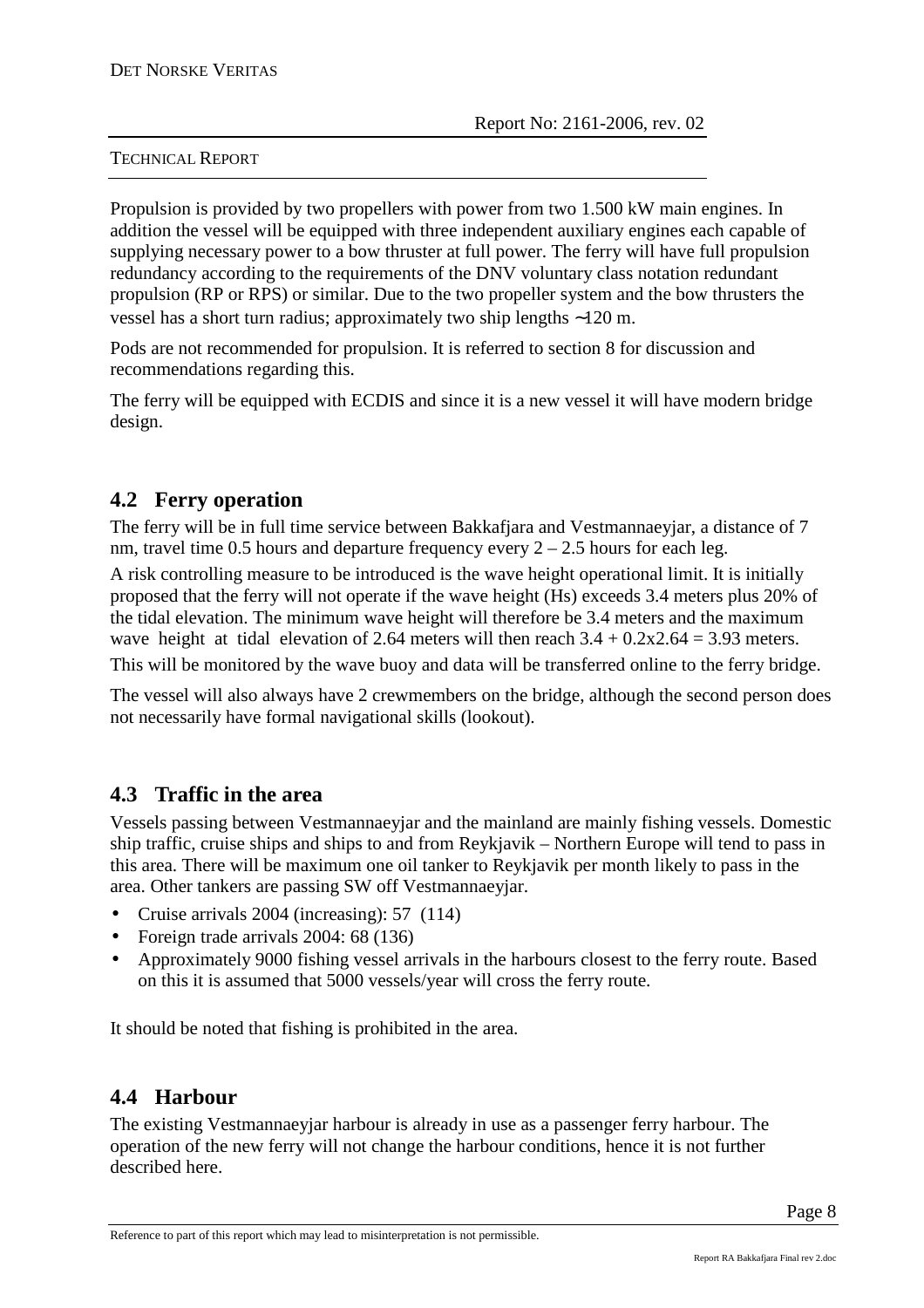The new harbour at Bakkafjara will be dimensioned according to the local conditions. An illustration of the harbour is given in Figure 3. A 70 meter wide and 5.5 – 6 meter deep sailing lane is proposed (sand seabed). Breakwaters will extent approximately 500 meters from the inner harbour, hence wave reflection is not regarded as an issue. Harbours depth will be monitored and dredging performed when considered necessary.

It is assumed no other regular traffic in the harbour during departure and arrival of the ferry.

Navigational lights will be located on each side of the harbour entrance and centre leading lights/marks installed at the harbour inner end.



**Figure 3 Illustration of Bakkafjara harbour** 

# **4.5 Environmental data**

### **4.5.1 Seabed**

There are shallow waters at Bakkafjara. The seabed consists of sand. As can be seen from Figure 3, the shallowest area is a sandbank with a minimum depth of approximately 5.5 meters some 350 – 500 meters from the harbour entrance. The sandbank is however varying with respect to depth and position with time and tends to become deeper subsequent to storms (e.g. in July 2003 the minimum depth in the same area was 6.5 meters and in October 2002 is was 7.3 meters).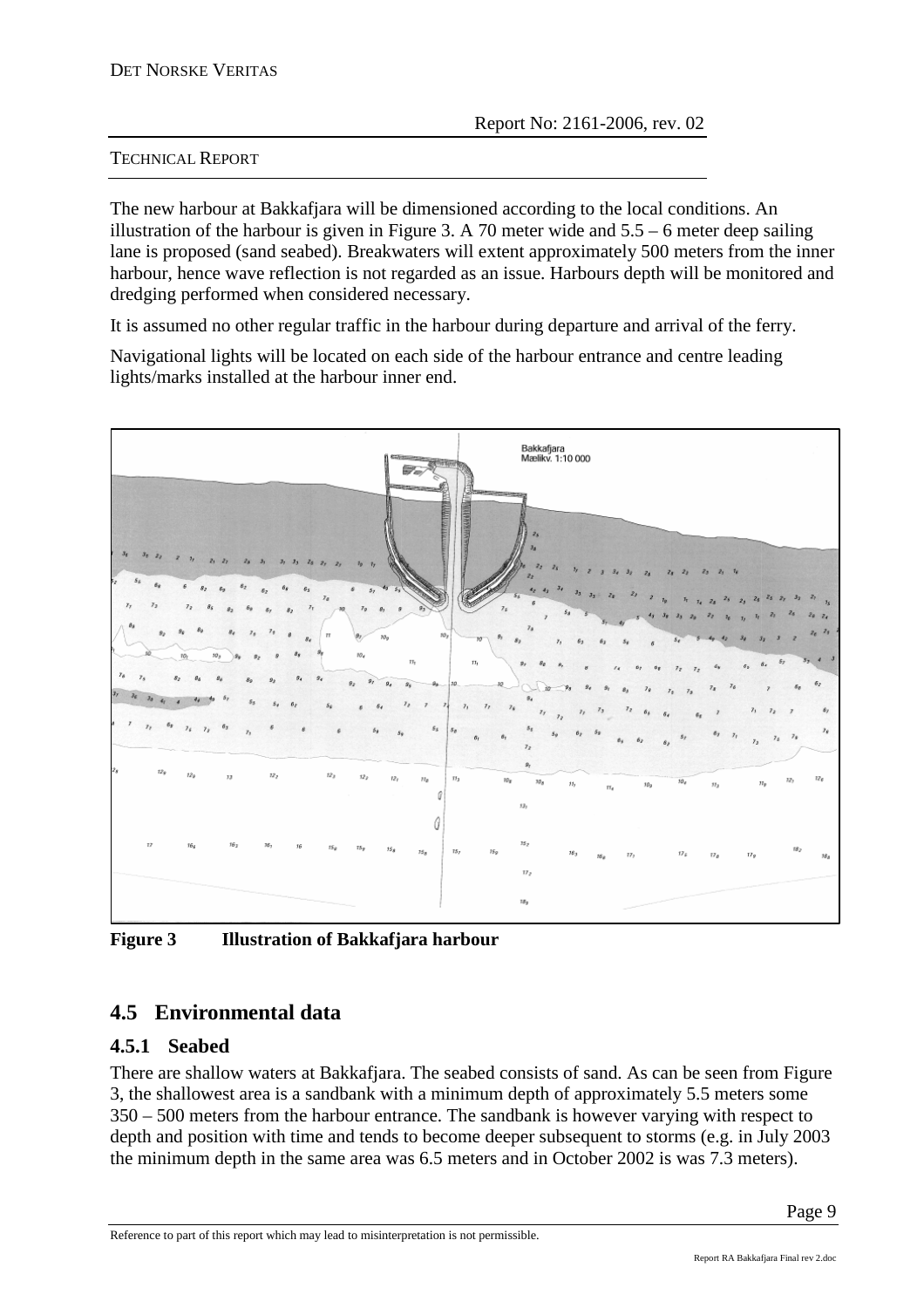Inside the sandbank the waters become deeper  $(10 - 11$  meters) before it becomes shallower  $(7 -$ 9 meters) close to the harbour entrance.

It is assumed that inside the port the sea depth will be monitored and dredged when required. It is further assumed that the depth of the sandbank is closely monitored, to avoid crossing sandbanks at a place the depth is less than 5.5 meters.

Ship and equipment for monitoring the sea depth will be available and depth monitoring will be performed on a regular basis when the weather permits it.

Between the Bakkafiara sandbank and Vestmannaeviar there is mainly open sea with no shallow areas. The route will pass the isles Ellidaey and Bjarnarey at a distance of at least 0.3 and 0.6 nm respectively. On the other side is Faxasker which is passed at a distance of 0.4 – 0.5 nm.

The harbour entrance at Vestmannaeyjar has a width of at least 0.1 nm, with the headland of Kleftsnef as the most critical point. The harbour entrance is marked by signal lights.

The figure below shows a map of the passage.

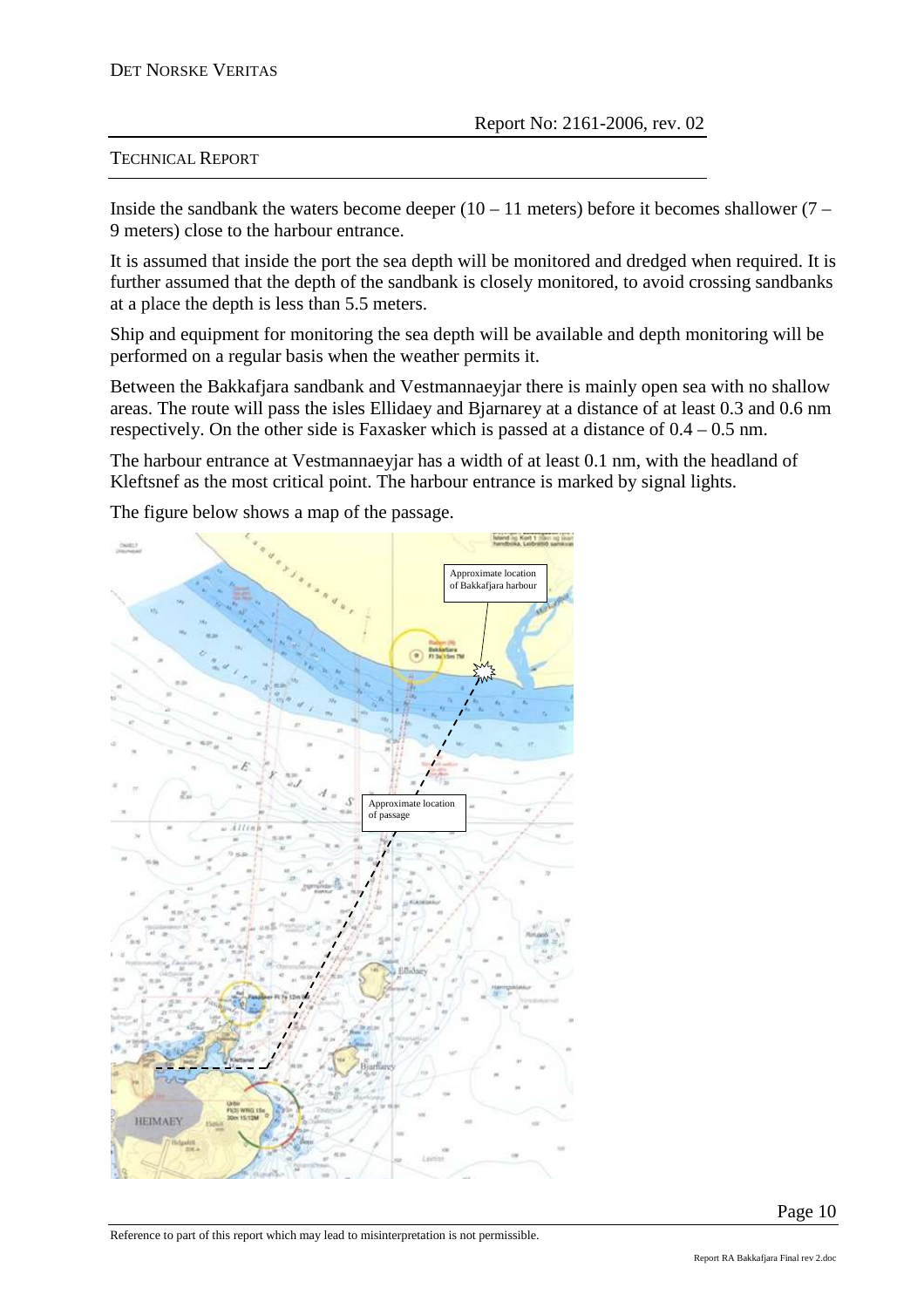#### **Figure 4 Map of the Bakkafjara – Vestmannaeyjar passage**

#### **4.5.2 Waves, wind and currents**

Long term wave statistics from Bakkafjara buoy is presented in Table 4. The wave data from Bakkafjara is collected in the period from November 2003 to January 2006. As can be interpreted from the table the significant wave height is below about 3,7 meters 96% of the time  $(Hs_{97\%}=3,7 \text{ m}).$ 

| <i>r</i> ummajni u |                     |                 |               |  |  |
|--------------------|---------------------|-----------------|---------------|--|--|
| % of time          | Return period $(y)$ | Bakkafjara buoy |               |  |  |
|                    |                     | $Hs(m)$ *       | Tp $(s)^{\#}$ |  |  |
| 60                 |                     | 1,8             | 10            |  |  |
| 90                 |                     | 3,1             | 11            |  |  |
| 98                 |                     | 4,3             | 13            |  |  |
| 99                 |                     | 4,7             | 15            |  |  |
|                    | 1                   | 6,7             | 16            |  |  |
|                    | 10                  | 7,6             | 18            |  |  |
|                    | 100                 | 8,4             | 20            |  |  |

**Table 4 Bakkafjara wave statistics** 

 $*$  Hs = Significant wave height  $*$  Tp = Wave period

There will be limitations on when the ferry will operate based on the significant wave height (Hs) criteria. The critical significant wave height is according to IMA  $\text{Hs} = 3.4 + 0.2$  times the tidal elevation.

| $\bullet$ MHWS 2.6 m           |                  | $Hs = 3.9$ m |
|--------------------------------|------------------|--------------|
| $\bullet$ MHWP                 | 2.0 <sub>m</sub> | $Hs = 3.8$ m |
| $\bullet$ MSL                  | $1.4 \text{ m}$  | $Hs = 3.7$ m |
| $\bullet$ MLWP $0.8 \text{ m}$ |                  | $Hs = 3.6$ m |
| $\bullet$ MLWS $0.1 \text{ m}$ |                  | $Hs = 3.4$ m |

As can be seen from the table the Hs limitation of around 3.7 meter at MSL gives availability for the ferry of around 96%.

### **4.5.3 Visibility**

According to the official authorities no relevant visibility monitoring is being performed. The visibility monitoring on Vestmannaeyjar airport is high above sea level and not considered relevant for this crossing.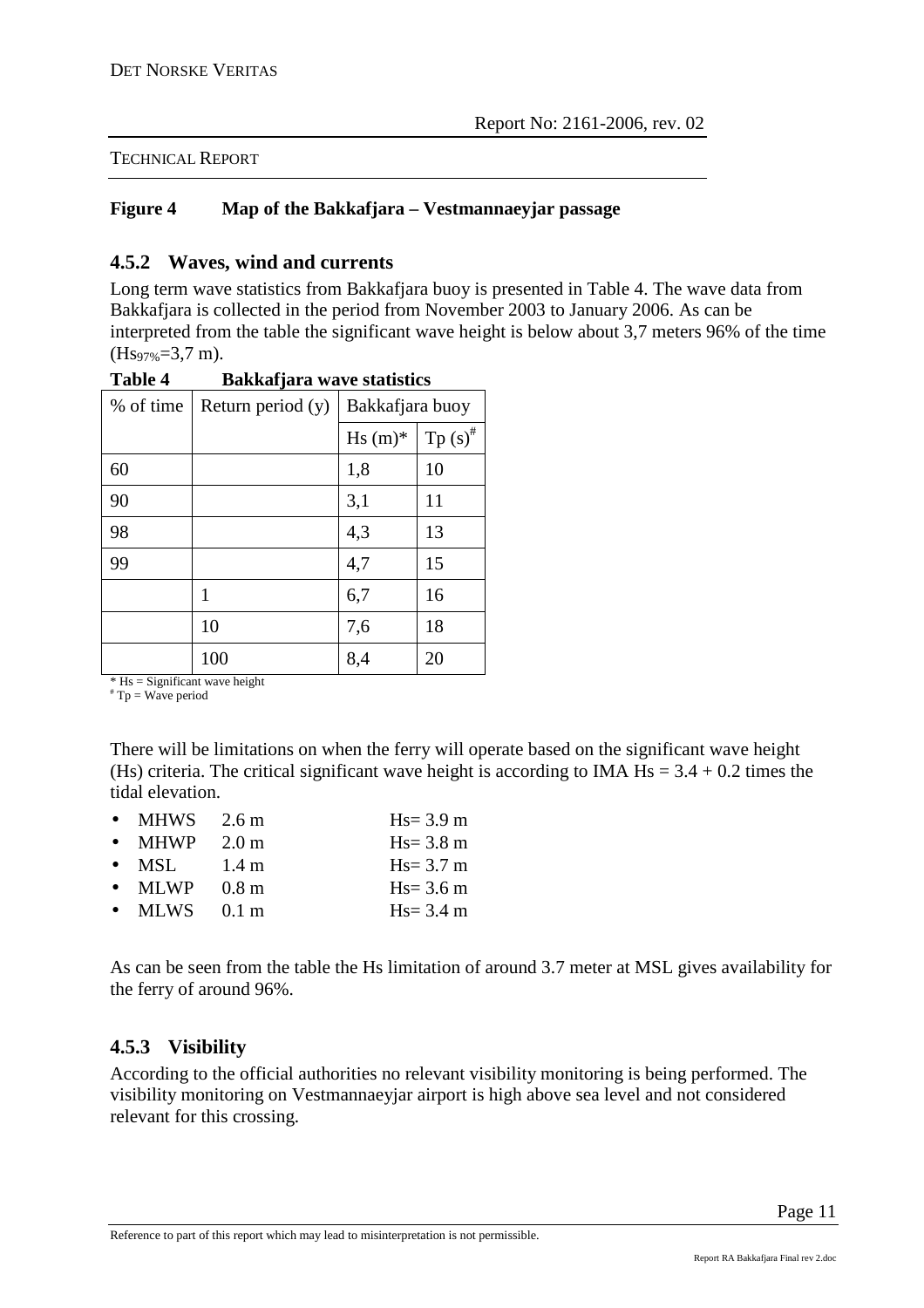According to an interview with one of the captains onboard the existing ferry, a sailing has never been cancelled due to low visibility. It is not known of any sailing restrictions due to low visibility on Iceland.

Still, visibility can be limited both for the human eye and the radar, especially due to snow showers winter time. Based on the information above, this is however not regarded as an important safety issue.

### **4.6 Surveillance and emergency preparedness**

A tug is located at the Vestmannaeyjar with speed 12 knots, and 30 ton bollard pull, which is regarded as satisfactory to tow the new ferry. The tug is assumed to have a max. response time of 15 minutes and is able to get from Vestmannaeyjar to Bakkafjara within some 40 minutes. This is under the assumption that there is an around the clock duty system.

All vessels entering Icelandic waters report to the Icelandic Maritime Traffic Service (IMTS). Information is logged. Traffic is monitored based on AIS data, meaning that a traffic overview for most vessels are available (all vessels above 300 BT is required to have AIS within July 2007).

There is no radar surveillance in the area and the AIS traffic information is not continuously observed by a dedicated person.

In case of an emergency the situation will be managed by an emergency team based at the IMTS. Available rescuing resources, in addition to the above mentioned tug, are:

- Other vessels in the area that can be requested to assist.
- Helicopter at Keflavik/Reykjavik.
- Vessels and personnel from the Icelandic Lifesaving Association.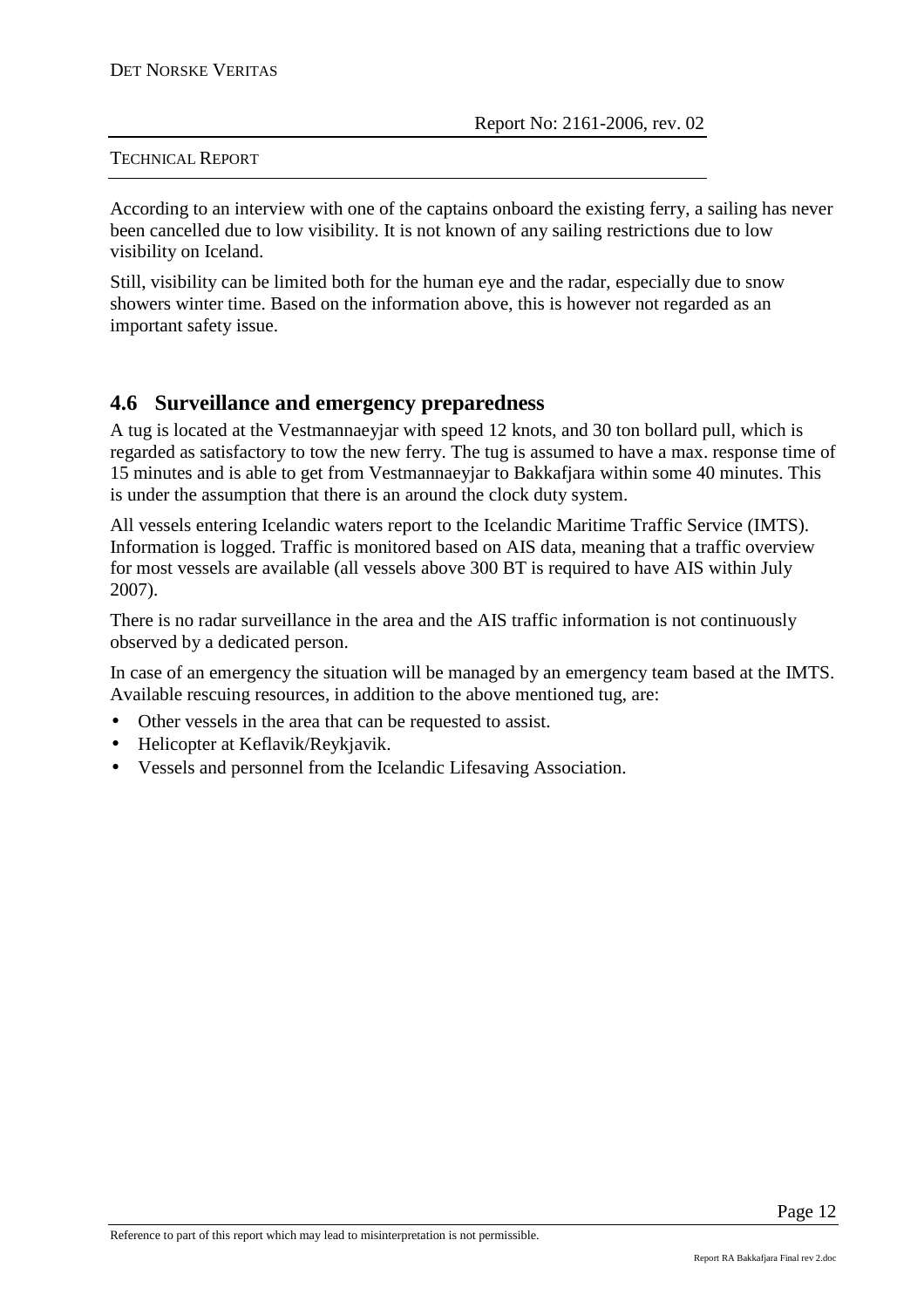# **5 IDENTIFICATION OF HAZARDS**

Based on general DNV experience (world fleet formal safety assessment studies for various ship types), information about local conditions, information about the planned ferry, input from IMA and interviews with local experienced captains sea personnel, the following hazards have been identified (the hazards are grouped within the standard accident categories normally applied in FSA studies):

- Collision
	- With other vessel
		- o In Bakkafjara harbour
		- o In Vestmannaeyjar harbour
		- o In open sea
- Contact
	- Pier entrance at Bakkafjara
	- Quay
	- Breakwater or protecting sand
- Hull/Machinery/Equipment (HME) failure
	- Hull fatigue
	- Sand in cooling water leading to engine failure
	- Other engines and rudder failures leading to loss of propulsion or manoeuvrability
- Foundering
	- Capsizing in breaking waves at sandbank or
	- Capsizing in wave exposed area approx. halfway between Bakkafj. and Vestman.
	- Vessel break-up
- Fire/explosion
	- Galley
	- Cabins
	- Engines
- **Grounding** 
	- Powered grounding
		- o Touching sandbank
		- o Rock bottom
	- Drift grounding
		- o Touching sandbank
		- o Stranding on beach
		- o Rock bottom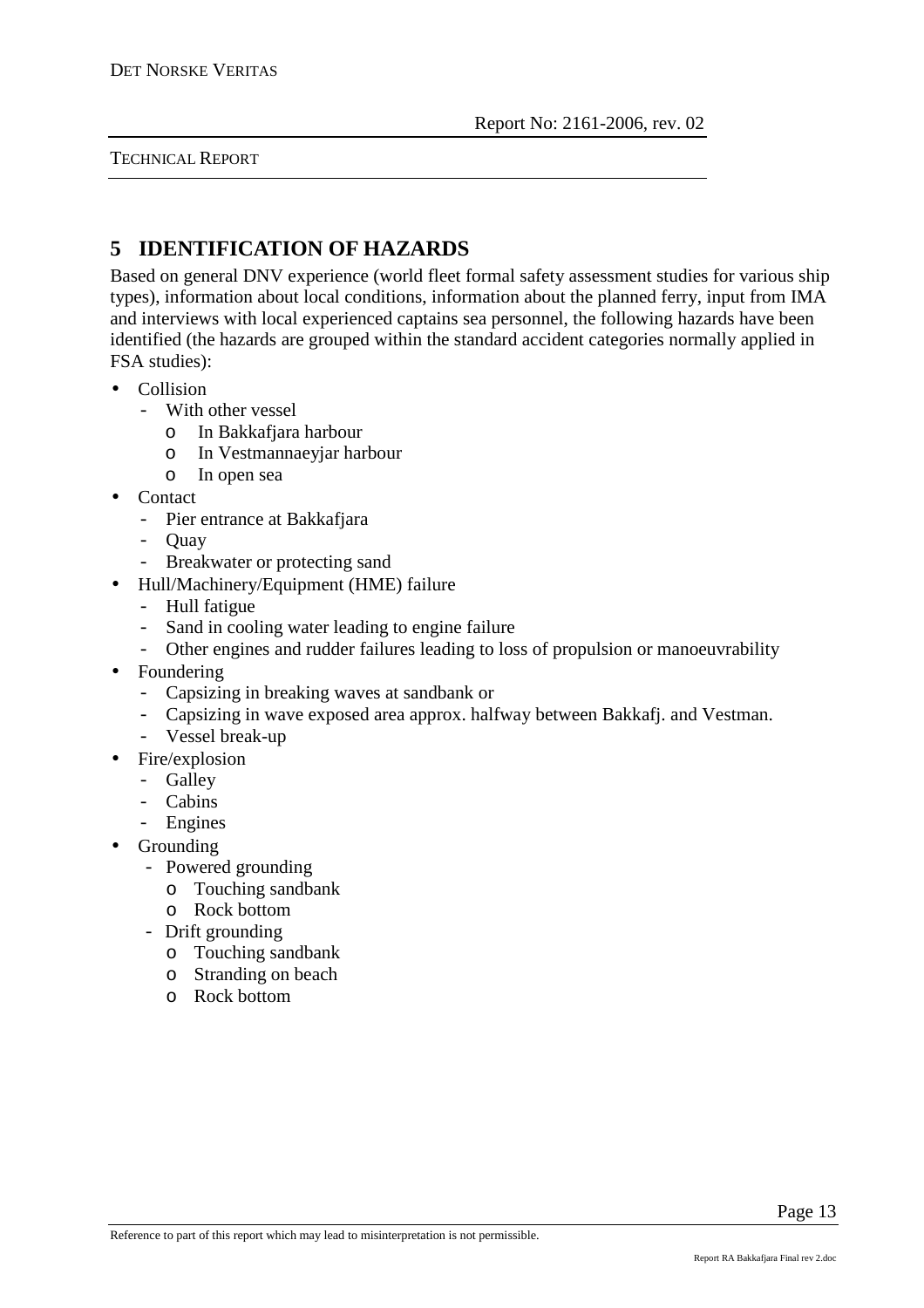# **6 RISK ANALYSIS**

### **6.1 Accident statistics**

As a basis for quantifying the risk of the ferry the Lloyds Register Fairplay accident database (LRFP) and Lloyds World Fleet Statistics (LWFS) is applied\* . These two databases allow for differentiation on ship types. In this study incident and fleet information for RoPax vessels (roll on/roll off/passenger vessels) are applied as a basis for developing a generic risk picture which is subsequently adjusted according to the local conditions at Bakkafjara - Vestmannaeyjar and the specific ferry planned to operate the route.

Also experience from incidents related to the existing ferry operating Thorlakshofn – Vestmannaeyjar is taken into account when assessing probabilities. But in general there are too few events to establish any statistics.

# **6.2 Personnel risk**

### **6.2.1 Fatality frequency**

### **The generic FSA**

DNV has performed FSA studies for several generic ship types based on world fleet accident statistics (LRFP) and the world fleet (LWFS). The vessel type RoPax is assessed separately and is regarded to be the ship type category that the Bakkafjara – Vestmannaeyjar ferry would fall within. The RoPax FSA is used as a basis for the ferry risk assessment.

The fatality frequency for people onboard the generic RoPax vessel is presented in Table 5 /2/. The frequency is given per ship-year and per person-year.

| <b>Accident type</b>           | <b>Fatalities</b> /<br>Ship-year | <b>Fatalities/</b><br>person-year |
|--------------------------------|----------------------------------|-----------------------------------|
| Collision                      | 7.7E-03                          | $1.2E-0.5$                        |
| Contact                        | $4,2E-05$                        | 6.8E-08                           |
| Foundering                     | 5.7E-02                          | $9.2E - 0.5$                      |
| Fire/explosion                 | 1.1E-02                          | 1.8E-05                           |
| Hull/Machinery/Equipment       | 1.6E-04                          | $2.6E-07$                         |
| Wrecked/Stranded               | 5.5E-05                          | 8.8E-08                           |
| Total, excl. occupational acc. | 7.6E-02                          | $1.2E-04$                         |

**Table 5 Annual fatality frequency for a generic RoPax vessel** 

Note that this is the frequency for fatalities, not for fatal accidents, meaning that an accident with e.g. two fatalities is counted twice in the table. The number of crew fatalities is not given

 \* The databases are released annually. The 2005 database in applied in this study.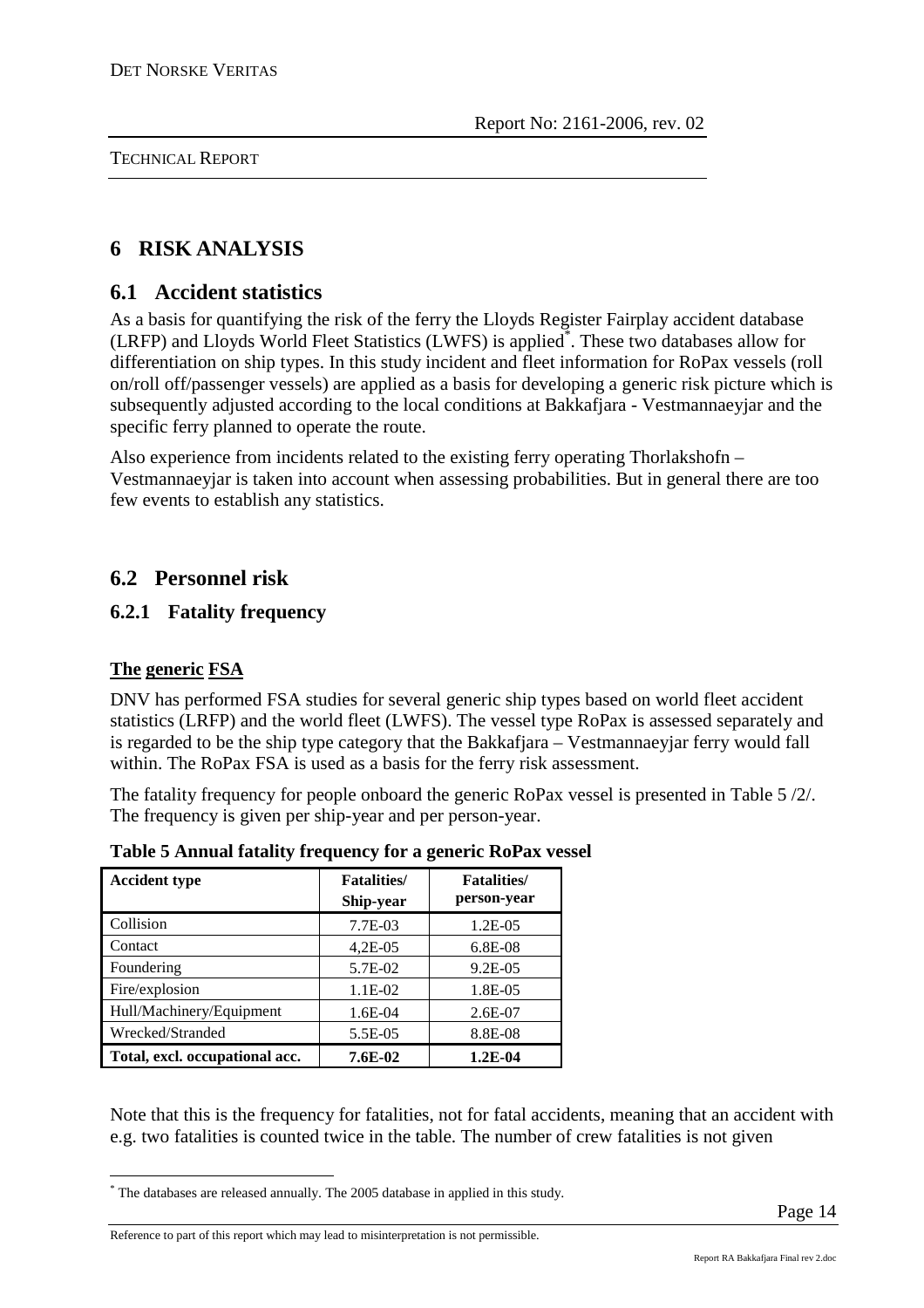explicitly in the LRFP database. Only the total number of fatalities can be found, which represents both crew and passenger fatalities. Hence, the fatalities/ship-year is divided by the sum of crew and passengers onboard (620 for the global fleet average) to derive at fatalities/person-year.

#### **Adjustments to the generic FSA**

The new ferry and the ferry route will have some characteristics that will differ from the generic, average world fleet situation that will influence the risk picture. Factors that are taken into account when adjusting the generic risk picture are given below. The factors are discussed within the subsequent assessments performed for each accident category.

- Less number of people onboard
- Low traffic density, but crossing traffic
- Open waters without nearby grounds or reefs
- Rougher weather conditions
- Breaking waves at sandbank
- Sandy seabed 50% of the route
- Narrow harbour entrance width
- No/little submerged objects
- New vessel with acknowledged class
- Short sailing leg thus few cabins and small galley
- Propulsion redundancy
- Modern onboard navigational support equipment and bridge design
- Anchoring in sand capabilities
- Tug boat availability

No adjustments are made for human factors like boredom and fatigue on the bridge are included in the adjustments as no arguments have been found that may differentiate the ferry from the global average situation.

To what extent the factors influence the risk picture are reflected through adjustment factors that are applied to each accident category in the generic RoPax FSA (by multiplying the adjustment factor with the generic FSA risk figures). The adjustment factors are discussed and summarised below.

#### **Collision risk adjustments**

In generic collision risk models collisions are regarded as possible if ships pass within an encounter area defined as a square of 1 nm /3/. A collision probability is then calculated based on visibility and collision probability for visibility categories. If 5000 vessels crossing the ferry route per year is assumed and these crossings are randomly distributed in time the encounter probability is calculated to be 1.4E-04. The collision risk in the Bakkafjara harbour is regarded to be zero as it is assumed no traffic when the ferry is operating. Given an encounter the collision probability is lower than the order of magnitude 1.0E-04 in clear visibility and 1.0E-03 in poor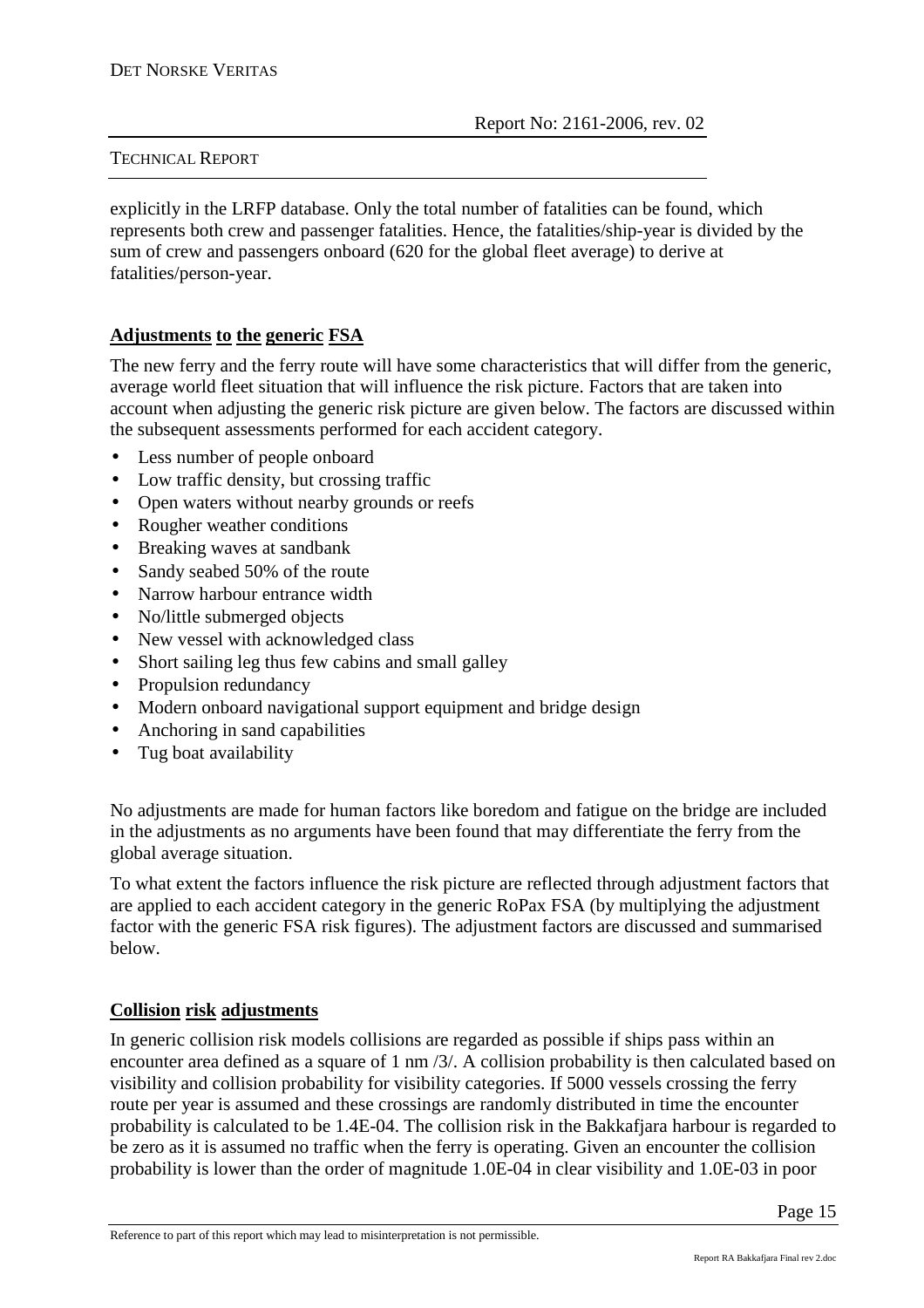visibility /3/. Based on this, the collision probability should be lower than 1.0E-07 if the Heimey harbour is not taken into account. Also including Heimey, with a higher encounter probability, the collision probability is conservatively set to 1.0E-06. This is about 3 -4 times less than the FSA frequency of total losses due to collisions. Based on this an adjustment factor of 0.25 is applied.

Also the use of modern navigational support systems like ECDIS and modern bridge design will contribute to a lower collision frequency than the global average, however this benefit is assessed to be offset by the local weather conditions regarded to be worse than the world average RoPax route.

#### **Contact risk adjustments**

The frequency of contact incidents are likely to be higher for the ferry compared to what is given by the world average figures. The reason for this being a quite narrow harbour entrance combined with wind, currents and waves. However, most of these incidents will only be minor impacts not causing fatalities. Hence, the contact frequency increase is in principal reflected in the property risk and not in the fatality risk.

However, if the vessel looses its' ability to manoeuvre due to breaking waves and does not regain control before it is too late, the resulting contact can result in a fatal accident. On the other hand the vessel is protected from direct pier contact due to sandy grounds around the pier and permanent fenders at the harbours entrance may protect from severe impacts. Also, due to the good vessel manoeuvrability (turn radius ∼120 m) and the distance from where the sea is breaking to the harbour  $(300 - 500 \text{ m})$ , such an event is, based on DNV expert judgements, considered to be unlikely.

Engine problems are given as the cause in almost 20% of the contact incidents in the LRFP database. Hence, propulsion redundancy will reduce the frequency of these events. DNV has applied an adjustment factor of 0.5 when correcting for this for other ship types, e.g. tankers /4/. Combined with a sufficient sand anchor the probability for drift contact is considered as unlikely.

An important contact event in the LRFP database is contact with (unidentified) submerged objects. Such events are considered unlikely on the Bakkafjara – Vestmannaeyjar route.

In total a fatality risk adjustment factor of 0.5 is applied.

#### **Foundering risk adjustments**

According to the LRFP accident database foundering incident generally happen to old vessels. No vessel below 10 years of age has been registered with a foundering incident while under operation. Since a new ferry is planned for the route an adjustment factor of 0.1 is applied.

Loading of cars are not regarded to affect stability to a degree that makes this an issue for foundering. It is assumed that the vessel will be equipped with stabiliser fins.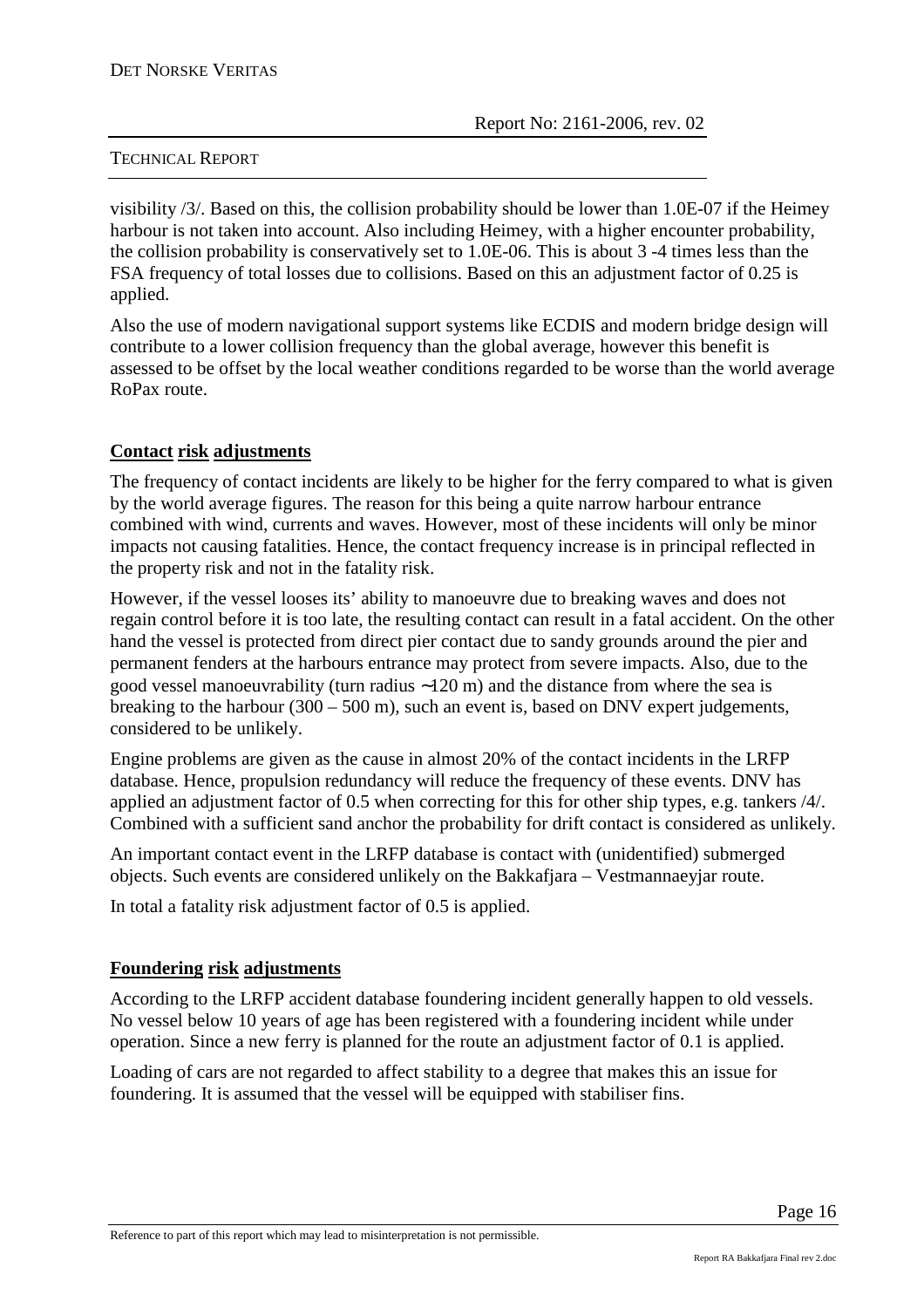#### **Fire/explosion risk adjustments**

According to DNV experience the most important areas where fires are initiated are the galley and passenger/crew cabins. Since the new ferry will only operate short legs the need for a galley and cabins are minor and regarded to be less than for the average RoPax vessel. As the number of important fire initiation points are reduced, so is also the risk.

The new vessel will also have modern fire detection and suppression systems compliant with modern rules and requirements. If the LRFP database fire frequency of young (age 0-10 years) and old vessels (age above 10 years) are compared the frequency of the younger ships are about 30% lower (young and old fleet size taken into account).

In total a fatality risk adjustment factor of 0.7 is applied.

#### **HME risk adjustments**

Hull failure due to fatigue constitutes 20% of the HME incidents. Breaking windows in heavy weather also causes fatalities according to the statistics (30% of fatalities, however the number of HME fatality incidents are few). For a new vessel build to acknowledged class rules these are regarded as unlikely events. A fatality risk adjustment factor of 0.4 is applied.

Accidents caused by machinery and steering failure will to a very little extent lead to fatal accidents as long as the event does not develop into a grounding, contact or collision accident. Hence, no personnel risk adjustments are made for these types of incidents.

#### **Grounding risk adjustments**

Grounding is divided into two separate sub-categories: 1) touching sandbank (vessel not stuck or hull ruptured); 2) hitting rocks or stuck in sand. The first is not regarded to influence the fatality risk. For other routes operating in shallow waters with sandy seabed, e.g. the Scandline Rødby – Putthaven ferries, this is an event occurring quite frequently.

The route is partly in open waters with no risk of grounding and partly in areas with sandy beaches (Bakkafjara side) where the consequence (with respect to fatalities) of a grounding event is limited. According to the LRFP database most fatalities occur while running aground on rocks. Redundancy and sand anchor are adjusted for and the factor takes into account a lower probability for drift grounding incidents.

A fatality risk adjustment factor of 0.1 is applied.

#### **Factors affecting all categories**

When fatality risk is expressed as number of fatalities per ship-year, per year or per sailing, the number of people onboard (crew + passengers) will affect the risk result. The generic RoPax vessel from the FSA study has approximately 600 people onboard (based on capacity, capacity exploitation is not taken into account). The Bakkafjara – Vestmannaeyjar ferry will have approximately half the capacity. Thus an adjustment factor of 0.5 is applied to all accident categories when risk is expressed in the above mentioned metrics.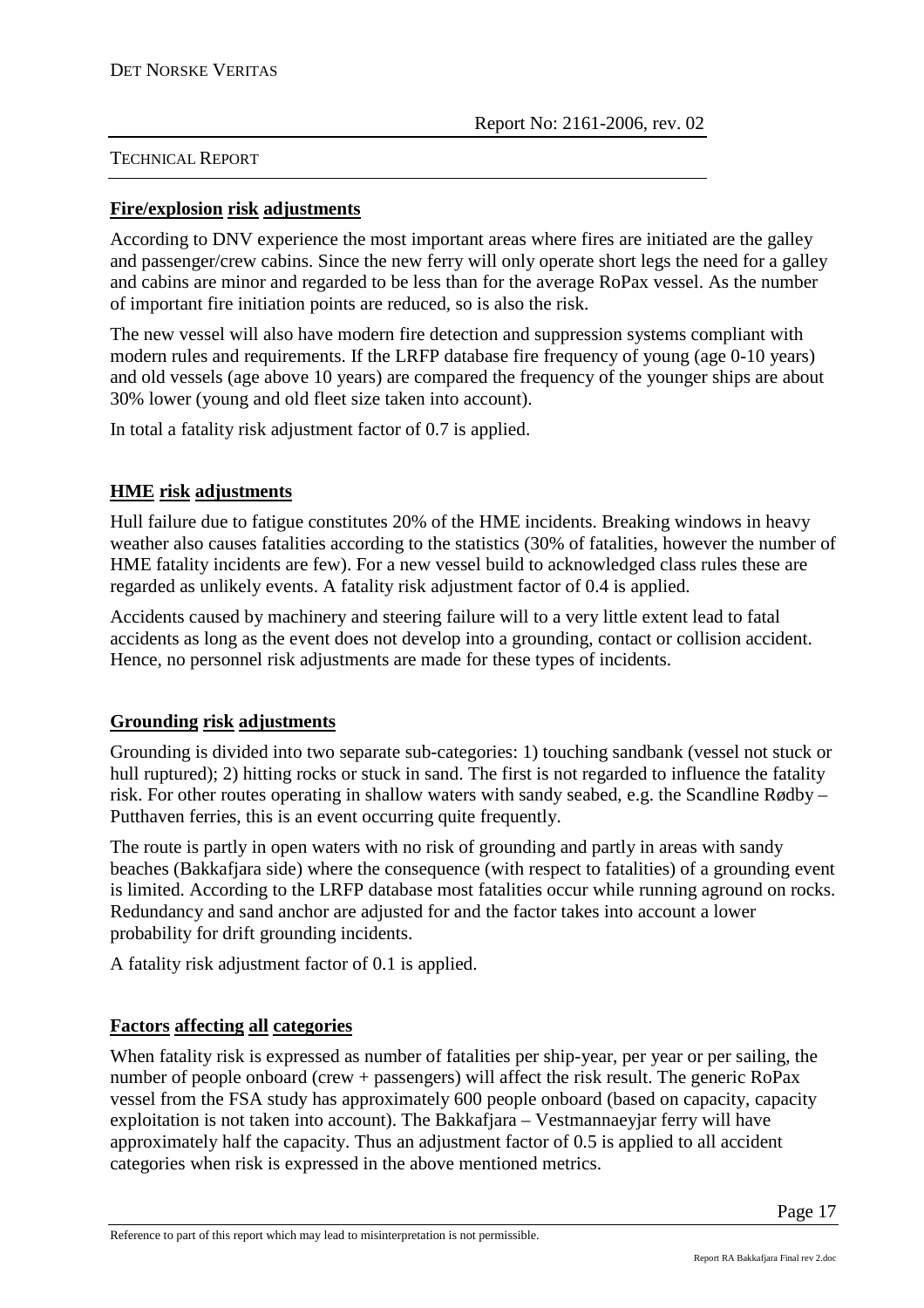When calculating fatalities per ship-year into fatalities per year the time the vessel is in operation must be taken into account. The ferry is assumed to be operating 5/24 of the time (5 hours of sailing and on/off loading per day). The generic RoPax vessel is assumed to be operating 12/24 of the time. Hence an adjustment factor of 5/12 is applied when performing the above mentioned calculation.

#### **Fatality risk profile for ferry**

The original FSA data, the applied adjustment factors and the estimated fatality risk are given in Table 6. The fatality frequency is dominated, in order of priority, by fire/explosion, foundering, grounding and collision events, which represents respectively 41%, 29%, 20% and 10% of the personnel risk for the vessel (occupational accidents excluded). In average, one fatality is expected for every  $99<sup>th</sup>$  ship-year. With 10 half-hour sailings per day this equals a return period of approximately every 238 year or every 0.86 million sailing.

According to the LRFP accident statistics about 30% of the worst accidents (10 or more fatalities per accident) constitute approximately 75% of the fatalities. This means that the return period of an accident causing one or more fatality will be far less frequent than what is given in the table. A very severe accident (10 or more fatalities) can be expected about 100 times less frequently than the fatality risk shown in Table 6.

| <b>Accident type</b>           | <b>Global RoPax</b><br><b>FSA-data</b><br><b>Fatalities</b> / | Ferry<br>operation<br>adjustment | $B - V$<br>ferry<br><b>Fatalities</b> / | $B - V$<br>ferry<br><b>Fatalities</b> / | $B - V$<br>ferry<br><b>Fatalities</b> / |
|--------------------------------|---------------------------------------------------------------|----------------------------------|-----------------------------------------|-----------------------------------------|-----------------------------------------|
|                                | Ship year                                                     | factor                           | Ship year                               | year                                    | sailing                                 |
| Collision                      | 3.9E-03                                                       | 0.25                             | 9.8E-04                                 | $4,1E-04$                               | 1.1E-07                                 |
| Contact                        | $4.2E - 0.5$                                                  | 0,5                              | $2.1E-0.5$                              | 8.8E-06                                 | 2.4E-09                                 |
| Foundering                     | 2.9E-02                                                       | 0,1                              | 2.9E-03                                 | $1.2E-03$                               | 3.3E-07                                 |
| Fire/explosion                 | $0.6E-02$                                                     | 0,7                              | $4,2E-03$                               | 1,8E-03                                 | 4,8E-07                                 |
| Hull/Machinery/Equipment       | $0.8E - 04$                                                   | 0.4                              | $3,2E-05$                               | 1,3E-05                                 | 3,7E-09                                 |
| Grounding                      | 2.0E-02                                                       | 0,1                              | 2,0E-03                                 | 8,3E-04                                 | $2,3E-07$                               |
| Total, excl. occupational acc. | 5,9E-02                                                       |                                  | 1,0E-02                                 | $4,2E-03$                               | 1,2E-06                                 |
| <b>Return Period</b>           |                                                               |                                  | 99                                      | 238                                     | 0,86 mill.                              |

#### **Table 6 Annual fatality frequency for the vessel**

It should be noted that the figures shown in the table above must be adjusted according to the number of people onboard. The adjustment shall be made proportionally, e.g. if the number over passengers are reduced by 50%, so shall also the fatality frequency. The figures are representative for a ferry fully exploited with respect to passenger capacity (300 passengers and crew assumed). If the capacity for number of people onboard is changed considerably the figures also need to be recalculated.

It is also important to note the assumption of a fully exploited capacity (worst case). This will not be the case in a real situation. A passenger a prognosis from IMA indicates a passenger capacity exploitation of about 30%. If this is considerably lower that what is the case for the world fleet average applied in the FSA study this should be adjusted for as well. It is however not done here due to lack of information about the world fleet. To make the fatality risk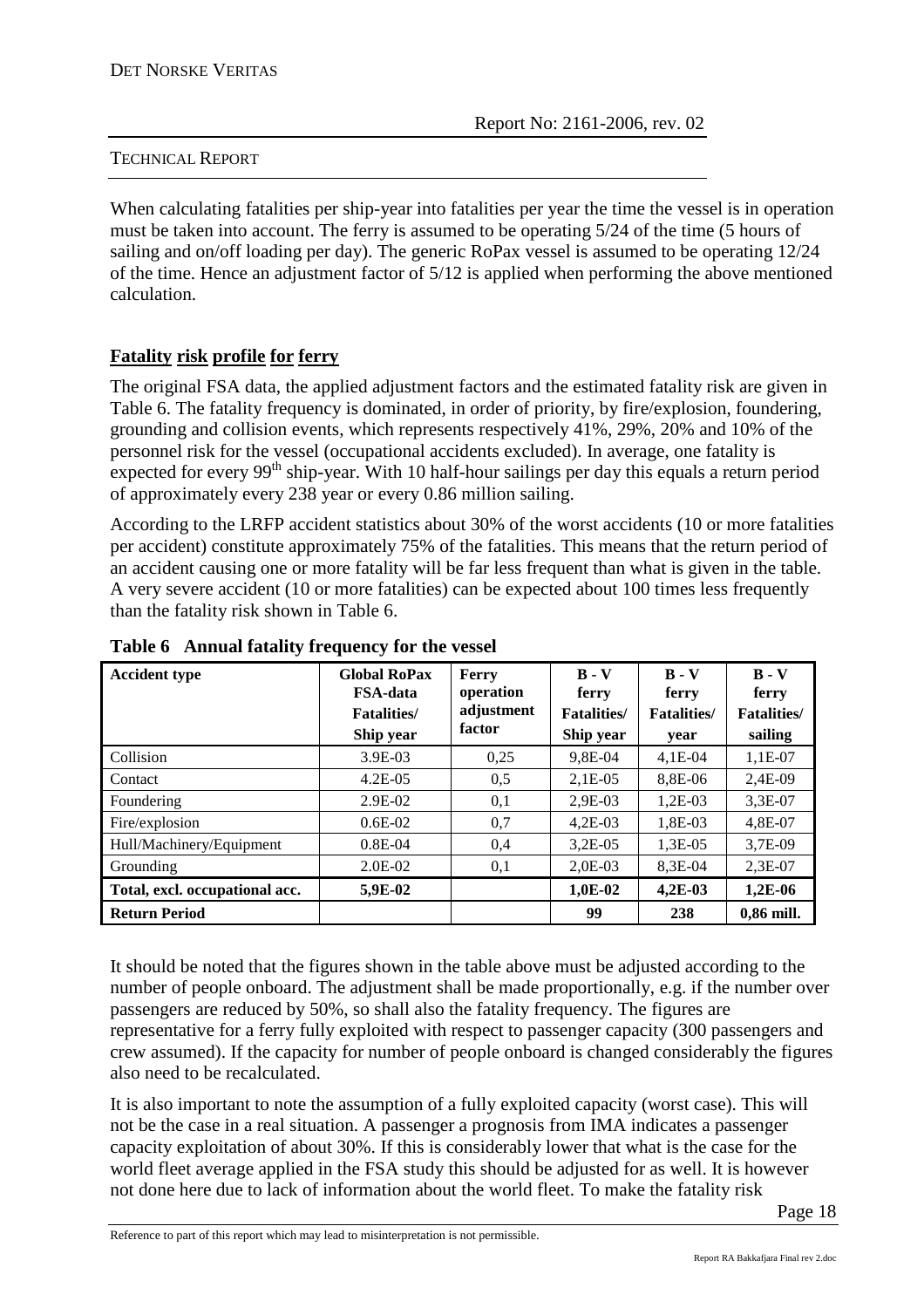independent of the number of people onboard the risk can be expressed as an individual risk given as fatalities per person-year (as done in the third column in Table 5). To do this the number of people onboard must be separated into crew and passengers. If it is assumed that the average passenger uses the ferry once per day, and the average crew is onboard the whole time, the individual fatality risk for crew is 10 times higher for the crew compared to passengers. The number of crew members onboard during a sailing is on average approximately 1/10 of the number of passengers. In total the individual risk for crew and passengers are approximately the same or slightly lower for crew because the crew are more experienced and will behave more rationally in case of an accident.

Occupational accidents are not assessed in detail because these incidents are not affected by the route in which the vessel operates. Occupational accidents are defined as events affecting the crew without damaging the ship. They include falls, falling overboard, asphyxiation, electrocution, and being struck by moving objects, falling objects, mooring ropes and waves etc. The fatality frequency regarding these types of accidents is a worldwide, ship type independent estimate of 2.6E-05 per person-year /5/ or 2.6E-04 per ship-year for the ferry with a crew of 10 (passengers occupational accidents not included).

# **6.3 Property damage**

As described in section 3 the property consequence is divided into three categories; Non-serious damage, serious damage and total loss. For non-serious damages underreporting is expected in the accident database. It is therefore decided not to apply adjustment factors to the frequency of this consequence, except for the accident categories contact and grounding. For contact accidents the frequency is increased due to a higher probability of contact with pier entrance than what can be expected for a generic RoPax vessel. Grounding accidents are increased due to the probability of touching the sandbank (if most shallow area is 5-6 meters). The contact frequency with a nonserious damage is based on the combined probability of breaking waves, loosing manoeuvring control in breaking waves and pier contact due to loss of manoeuvrability. The grounding frequency is based on the combined probability of high waves, heave/pitch in high waves, and a 5-6 meter depth at the sandbank.

For serious damages the same adjustment factor as described in the previous section is applied for all accident categories except grounding. Where the adjustment factor is increased from 0,1 to 0,9 due to the fact that it is expected that the touching sandbank incident will in 1 of 10 cases result in a serious damage to the ship bottom of propeller.

The frequency for the ferry operation property damage expressed a number of accidents per year is illustrated in Table 7. The table indicated a non-serious accident every  $3<sup>rd</sup>$  year. A serious casualty can be expected approximately every 30 years, i.e. once during the vessel's life time. Total loss is about 100 times less likely than a serious casualty.

For non-serious damage and serious damage contact incidents are by far the most important event category (approximately 80% of incidents). This includes contact both with quay and pier entrance. Grounding is the second most important event category with about 10% of the events, mainly caused by touching the seabed when crossing the sandbank in heavy seas. Touching the seabed should not necessarily be categorised as a grounding event, but it is the case in this study to enable the same accident categories as in the generic FSA studies.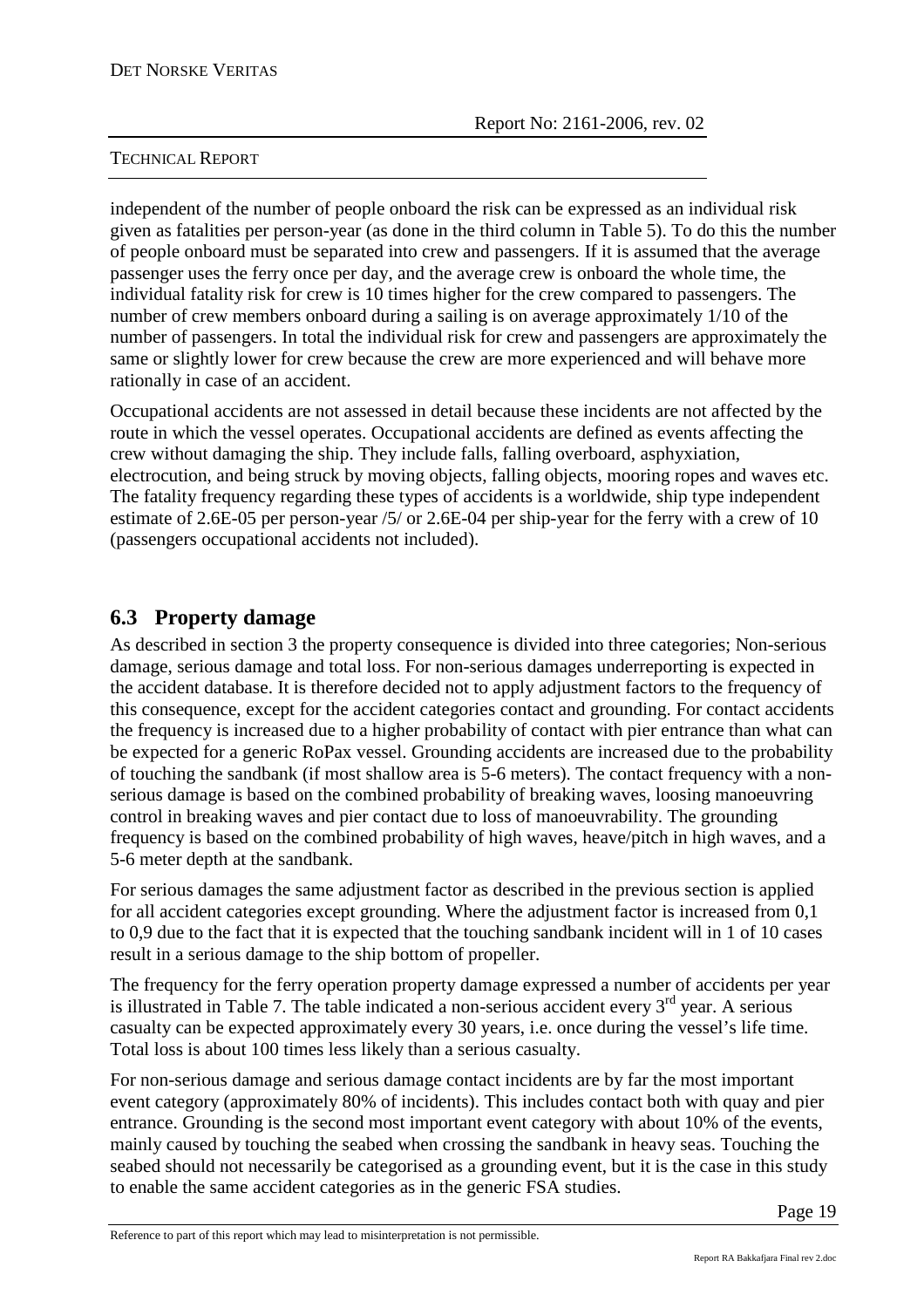| <b>Accident type</b>        | <b>Non-serious</b><br>damage | <b>Serious damage</b><br>(excl. total loss) | <b>Total loss</b> |  |
|-----------------------------|------------------------------|---------------------------------------------|-------------------|--|
| Collision                   | 5,4E-03                      | $2,1E-04$                                   | 8,5E-06           |  |
| Contact                     | 2,7E-01                      | 2,8E-02                                     |                   |  |
| Foundering                  |                              | $6,7E-06$                                   | 1,4E-05           |  |
| Fire/explosion              | 1,5E-03                      | $1,1E-03$                                   | 2,4E-04           |  |
| Hull/Machinery/Equipment    | 6,7E-03                      | 7,7E-04                                     | 1,4E-05           |  |
| Grounding                   | $3,1E-02$                    | $4,1E-03$                                   | $3,1E-05$         |  |
| <b>Total</b>                | $3,2E-01$                    | 3,4E-02                                     | 3,1E-04           |  |
| <b>Return Period (year)</b> | 3                            | 29                                          | 3269              |  |

**Table 7 Annual property damage frequency for the vessel (accidents/year)** 

#### TECHNICAL REPORT

### **6.4 Environment**

Incidents leading to environmental impact (pollution) is inadequately reported in the LRFP database. Hence, the global statistics cannot be applied in the same manner as for risk for personnel and property.

To be able to derive a quantitative figure it is assumed that only serious property damage incidents has the potential to further develop into an pollution incident (oil spill from bunker tanks).

Taken into account that the hull/tank most be penetrated to cause an oil spill the probability is considered low. If it is assumed that all larger oil spills are included in the LRFP database a significant oil spill will occur in 2% of the serious damage incidents. Underreporting is expected for these event, thus the actual percentage is likely to be higher. Oil spill in 10% of the serious damages is considered as a representative value. This gives a large oil spill frequency of approximately 3.0E-03 oil spills per year or a return period of approximately 300 years. A large oil spill is here as a worst case regarded as one full fuel tank.

Other minor oil spill occurring more frequently is regarded to have an insignificant impact on the environment.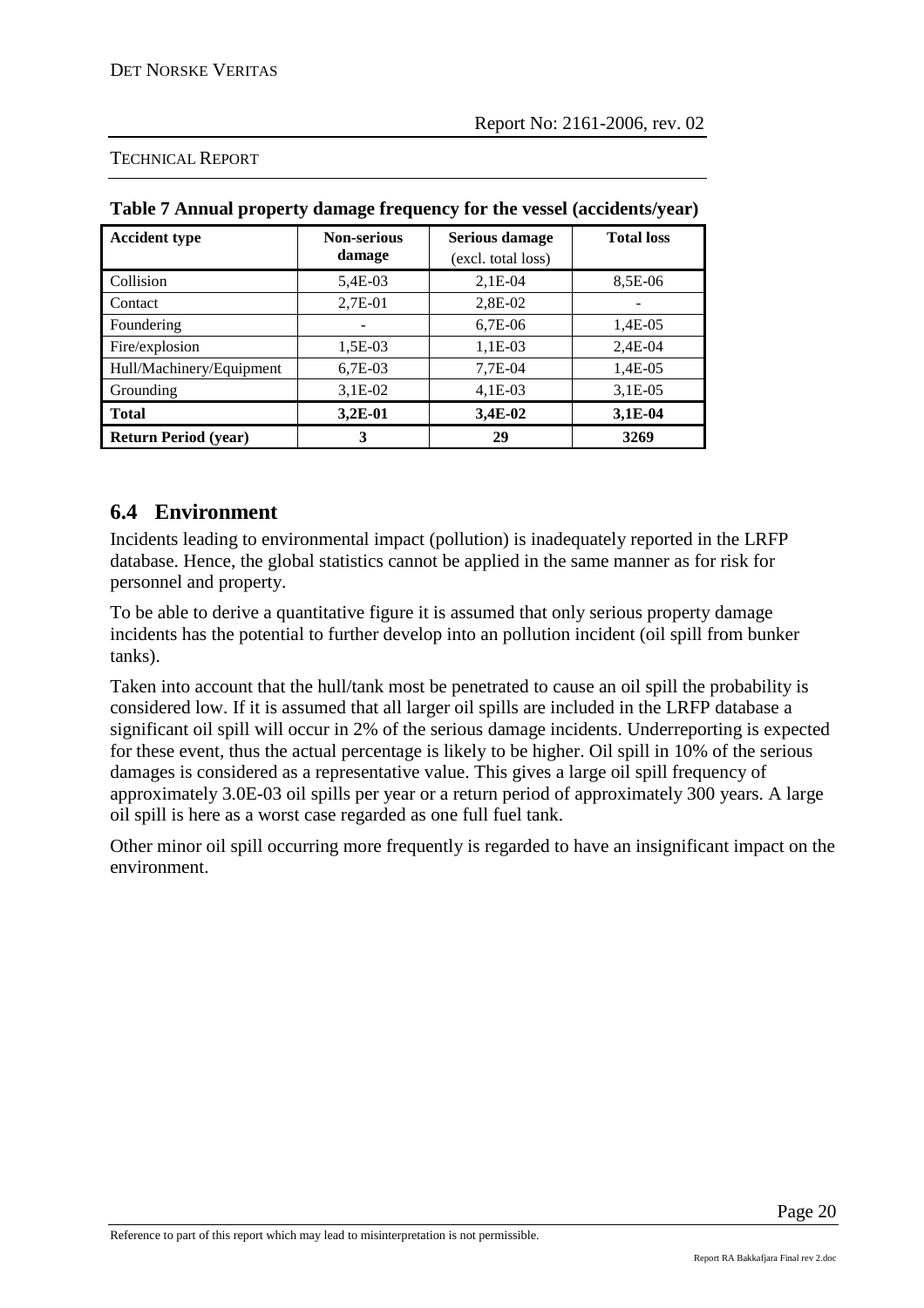# **7 COMPARISON WITH EXISTING FERRY ROUTE**

# **7.1 Existing route description**

The list below summarises some of the main characteristics of the existing route/vessel:

- Route: Thorlakshofn Vestmannaeyjar
- Sailing time: 2 hours 45 minutes
- Number of sailings per day: 4
- Capacity: 500 passengers, 60 cars
- Machinery and equipment: ECDIS and propulsion redundancy (although no redundancy class notation)

# **7.2 Risk comparison**

The risk of the new and existing ferry is compared per sailing.

The existing vessel has a total sailing time of 2 hours and 45 minutes, whilst the new one will have 0.5 hours. The sailing time affect the risk for the accident categories foundering, HME and fire/explosion, and the existing ferry will have an accident frequency that is 5.5 times higher for these categories when only considering the sailing time. The same factor is applied to fatality (both crew and passengers), property damage and oil spill frequency.

The existing vessel has a passenger capacity that is approximately twice the new one. Although there might be some difference in the capacity exploitation, there is not sufficient information available to take this into account. In general it is however assumed that there will be more passengers onboard the existing vessel than the new one per sailing. Accidents with few fatalities are not likely to increase with respect to number of fatalities due to more passengers onboard. However, the major accidents causing many fatalities are regarded to be proportional to the number of passengers onboard. According to the LRPF database accidents with more than 10 fatalities (regarded as major fatal accident) caused 75% of the fatalities. Such major fatal accidents have occurred for all accident categories except contact and HME. Hence the fatality frequency is for the existing ferry is  $0.75 \times 2 = 1.5$  times higher for the affected accident categories when only considering the number of passengers onboard. The number of crew onboard is regarded to approximately the same and is not affected by this aspect.

As the existing ferry is quite new (built year 1992), the age difference is not considered to be an issue for differentiation. Neither is the propulsion redundancy or navigational systems like ECDIS or bridge design.

#### **Collision**

The collision risk during sailing is regarded to be similar for transit at open sea and in the Vestmannaeyjar harbour. The existing ferry is operating in a harbour with other traffic (Thorlakshofn) while the new one will operate in a harbour (Bakkafjara) free of other vessels.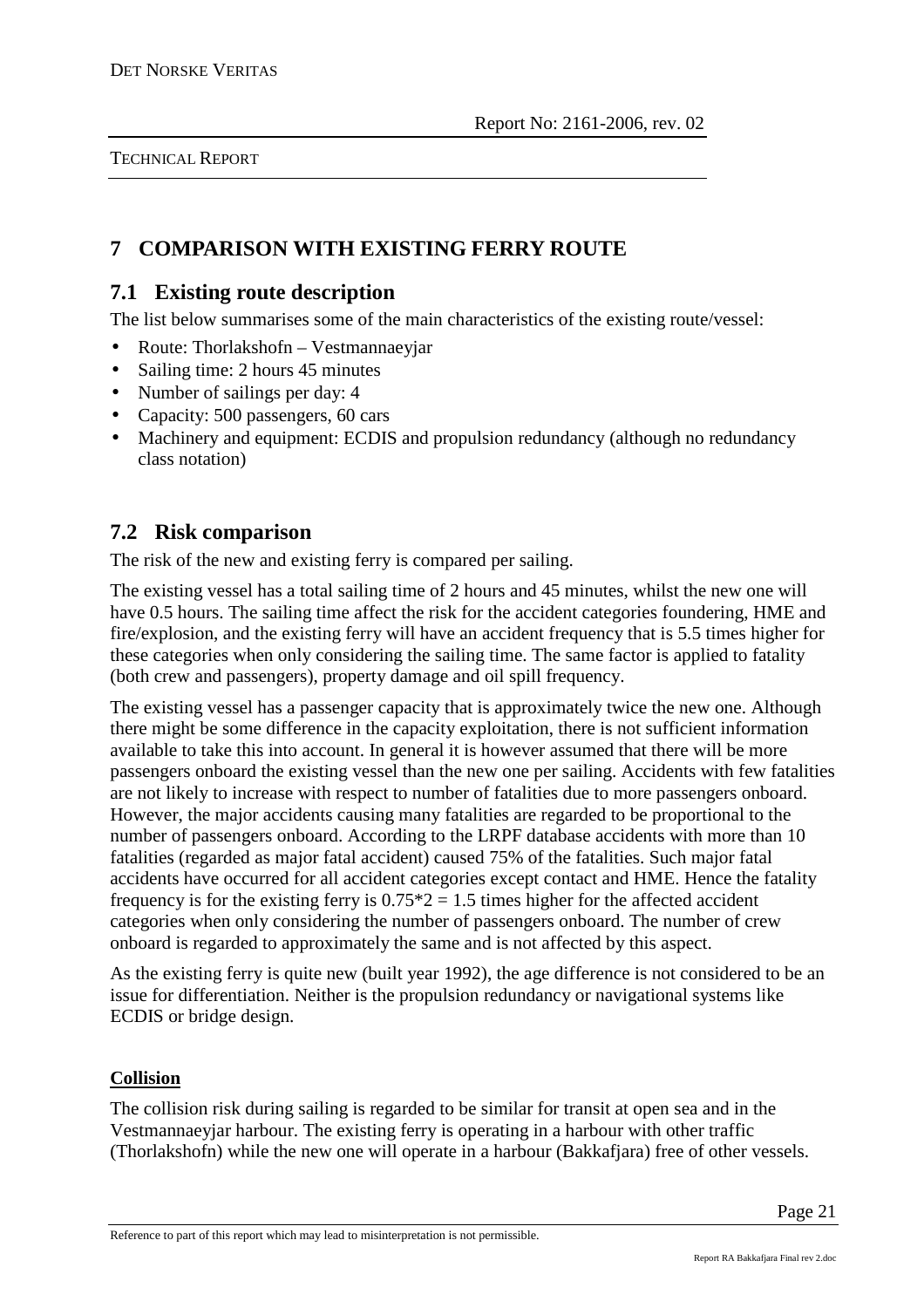This is assessed to result in a slightly higher risk (both for personnel, property and environment) for the existing ferry than the new one. A factor of 1.1 is applied.

#### **Contact**

The new ferry main contributing factor for contact is the event of contact with pier while entering the Bakkafjara harbour. The main reason for a relatively high contact frequency is the combination of rough sea and narrow harbour entrance. Compared to Bakkafjara the harbour at Thorlakshofn has no easier sailing conditions. In fact the Hs 95% is 5 meters outside Thorlakshofn and 3.6 meters off Bakkafjara and the distance where waves break along the navigation is about 480 meters at Thorlakshofn and 250 meters at Bakkafjara /7/. The pier entrance width is 90 meters at Thorlakshofn while it is planned to be 70 – 90 meters at Bakkafjara. At Thorlakshofn there is also a large probability for beam sea while entering the harbour.

The probability for contact incidents in Vestmannaeyjar during a sailing is considered the same for the two vessels.

Fatalities caused by contact events are assessed very unlikely to happen. Due to this, the difference in fatality risk is considered insignificant. This also accounts for oil spills.

Because of the above mentioned difference in sailing entrance conditions the property damage risk is expected to be slightly higher for the existing ferry. A factor of 1.1 is applied.

#### **Foundering**

The existing ferry route is operating in less protected waters with rough weather and wave conditions, and is not subject to the same wave height sailing restrictions. This leads to a slightly higher capsizing probability and thus a higher fatality, property and environmental risk. A factor of 1.1 is applied.

#### **Fire and explosions**

According to the risk assessment there is only a minor reduction in the fire/explosion probability for the Bakkafjara ferry compared to the world RoPax fleet average (adjustment factor of 0,7). Hence, it can be justified not to make any significant adjustments for the existing ferry fire/explosion probability. The fire suppressions and detection systems are assumed equally good for the two vessels. Consequently, the fatality and property risk are considered equal when assessing the new and existing vessel's technical systems only.

#### **HME**

Hull fatigue causing an accident is considered to contribute insignificantly to the risk for both the existing and the new ferry. This is because both vessels are new, classed within an IACS class society and is managed by a professional ship operating company.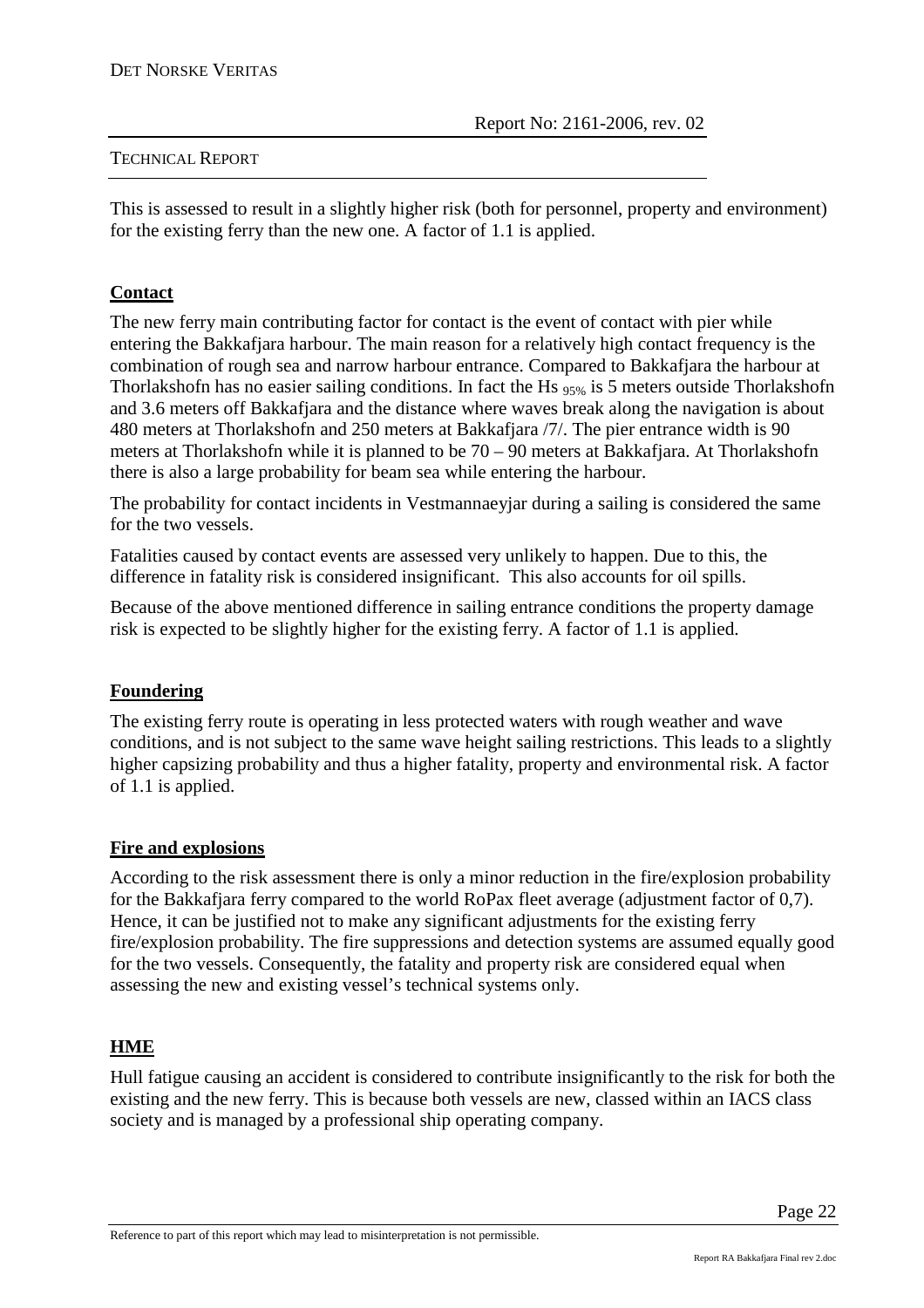Machinery and steering failure frequency are also considered to be similar for the two vessels. The slightly higher level of propulsion redundancy for the new ferry is regarded as negligible. Hence a factor of 1 is applied.

#### **Grounding**

The new ferry main contributing factor for grounding is the event of touching the sandbank outside the Bakkafjara harbour. This is not actual grounding, but more touching seabed, which has generally low consequences. The main reason for a relatively high grounding frequency is the combination of rough sea (even with wave cut-off) and shallow waters. The existing ferry from Thorlakshofn has similar sandbanks to cross, even higher waves and a larger low water neap (1,06 m at Thorlakshofn compared to 0,8 m at Bakkafjara). At Thorlakshofn the ferry will enter the harbour in beam sea . This will cause worse navigational conditions (affecting contact accidents) but is likely to give less hive/pitch. Summarised the combinations of shallow waters and high/breaking waves are slightly worse at Thorlakshofn while the ship vertical movement due to hive/pitch can be marginally larger at Bakkafjara. These two aspects are assessed to balance each other and a factor 1 is applied when looking isolated at the harbour conditions.

The existing ferry will have slightly more potential grounding points. However both vessels will operate in easy open waters with low probability for grounding and have similar navigational support equipment and procedures and propulsion redundancy. Hence, the base grounding frequency related to aspects discussed under this grounding heading is considered similar for the two vessels.

#### **Risk comparison per sailing**

The human, property and environmental risk for the new ferry compared to the existing ferry is summarised in Table 8. Note that the comparison is per sailing. The result relative difference between the new and existing ferry will change if another risk metrics is applied, e.g. per year (which should be applied for crew fatality frequency).

The table shows that the fatality risk per sailing is considerably lower for the new ferry compared to the existing one (factor 6.5 in difference). The main reasons for this being shorter sailing distance and the lower number of people onboard the vessel.

The property and environmental risk will have a minor decrease with the new ferry compared to the existing one (factor approximately 1.3 in difference). Note that the property damage frequency then only includes the sum of serious damages and total loss. Non-serious damages are not included.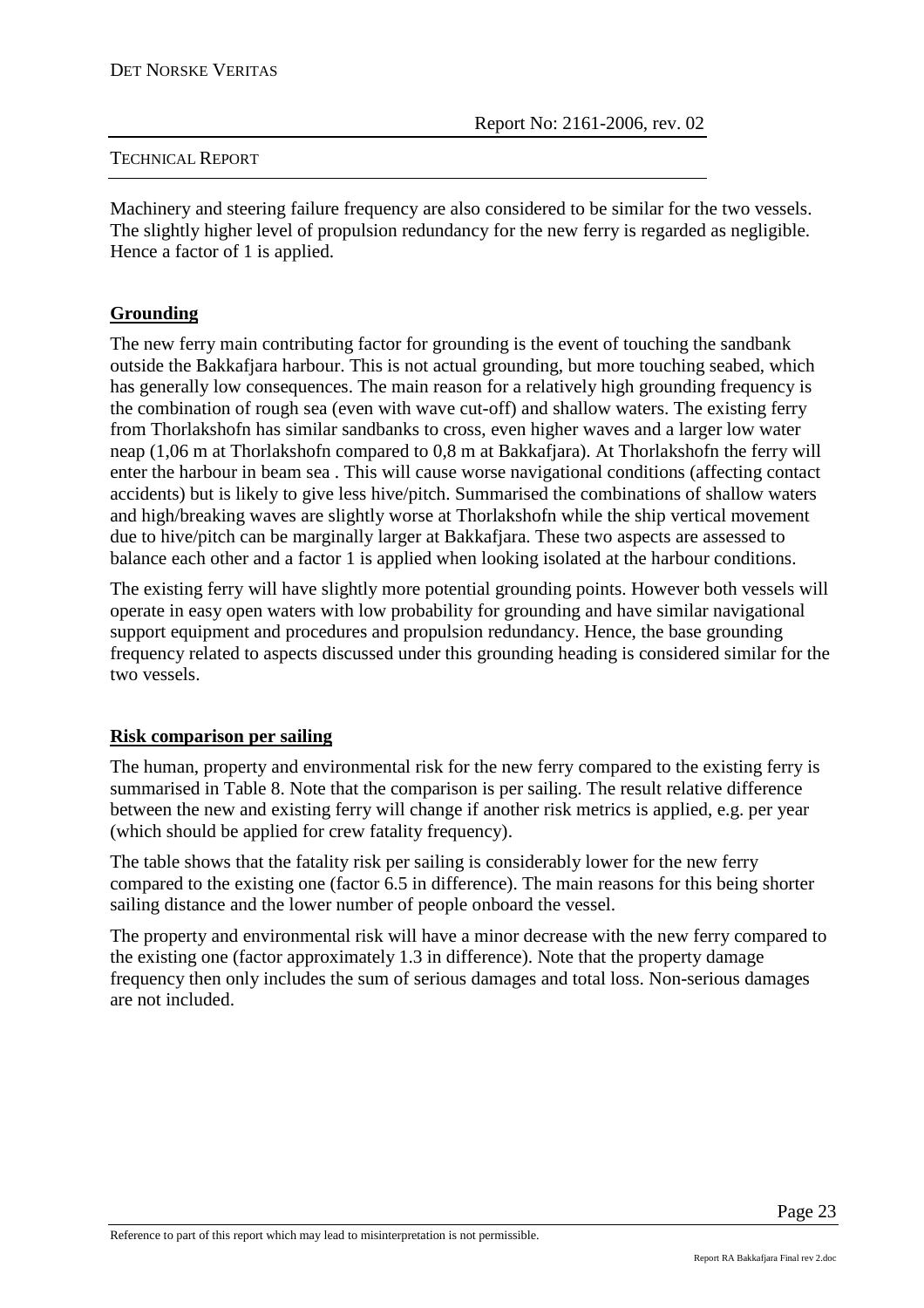|                | Passenger fatality risk of<br>existing ferry relative to new<br>(factor higher) | Property risk of existing ferry<br>relative to new'<br>(factor higher) | Oil spill risk for existing<br>ferry relative to new<br>(factor higher) |
|----------------|---------------------------------------------------------------------------------|------------------------------------------------------------------------|-------------------------------------------------------------------------|
| Collision      | 1,65                                                                            | 1,10                                                                   | 1,10                                                                    |
| Contact        | 1,00                                                                            | 1,10                                                                   | 1,00                                                                    |
| Foundering     | 9,08                                                                            | 6,05                                                                   | 6,05                                                                    |
| Fire/explosion | 8,25                                                                            | 5,50                                                                   | 5,50                                                                    |
| <b>HME</b>     | 5,50                                                                            | 5,50                                                                   | 5,50                                                                    |
| Grounding      | 1,50                                                                            | 1,00                                                                   | 1,00                                                                    |
| <b>Total</b>   | 6,49                                                                            | 1,36                                                                   | 1,28                                                                    |

#### **Table 8 Comparison of the risk of new and existing ferry (per sailing)**

\* Property risk is here the sum of serious damage and the total loss frequencies.

#### **Risk comparison per year**

As the crew will experience their exposure not per sailing but through the sailing time and number of sailings per work day, the fatality frequency for crew should be measured per day (or any longer time period). Table 9 compare the crew fatality frequency of the existing and new ferry per year. For information also passenger fatality frequency is estimated per year. As seen from the table the difference in crew fatality frequency is small, with the existing ferry being a factor 1.7 higher than the new one. The difference in passenger fatality frequency is reduced by approximately 50% when calculating per year in stead of per sailing.

The main changer when calculating from per sailing to per year is that:

- The number of crew members onboard must be taken into account when estimating crew fatality frequency. A factor 1 is applied (instead of the factor 1.5 as applied for passenger fatality frequency).
- The number of arrivals and departures affecting contact, grounding and to a lesser extent collision frequency must be taken into account. The existing vessel has 8 arrival/departures per day and the new one 20. Hence the existing ferry will have an accident frequency that is  $8/20 = 0.4$  times the new one for these categories when only number of departures/arrivals are considered. The same factor is applied to fatality frequency for both crew and passengers,
- The total sailing time must be taken into account, not the sailing time per leg. The existing vessel has a total sailing time of 11 hours/day, whilst the new one will have 5 hours per day. The sailing time affect the risk for the accident categories foundering, HME and fire/explosion, and the existing ferry will have an accident frequency that is  $11/5 = 2.2$  times higher for these categories when only considering the sailing time. The same factor is applied to fatality frequency for both crew and passengers and replaces the factor 5.5 applied when calculating per sailing.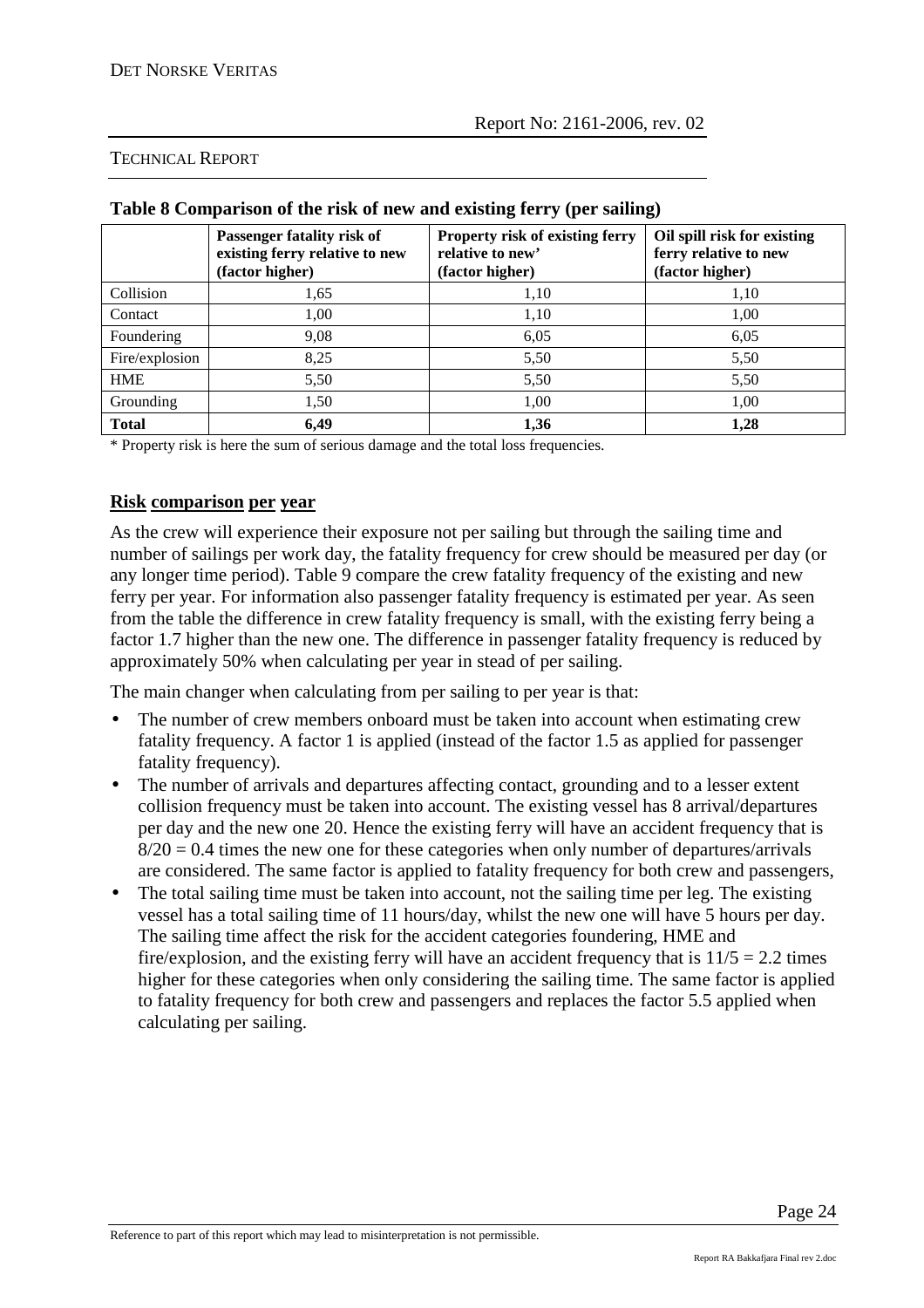# **Table 9 Comparison of fatality frequency of new and existing ferry (per year)**

|                | <b>Crew fatality frequency of</b><br>existing ferry relative to new<br>(factor higher) | <b>Passenger fatality frequency</b><br>of existing ferry relative to<br>new (factor higher) |
|----------------|----------------------------------------------------------------------------------------|---------------------------------------------------------------------------------------------|
| Collision      | 0,44                                                                                   | 0,66                                                                                        |
| Contact        | 0,40                                                                                   | 0,40                                                                                        |
| Foundering     | 2,42                                                                                   | 3,63                                                                                        |
| Fire/explosion | 2,20                                                                                   | 3,30                                                                                        |
| <b>HME</b>     | 2,20                                                                                   | 2,20                                                                                        |
| Grounding      | 0,40                                                                                   | 0,60                                                                                        |
| <b>Total</b>   | 1,73                                                                                   | 2,60                                                                                        |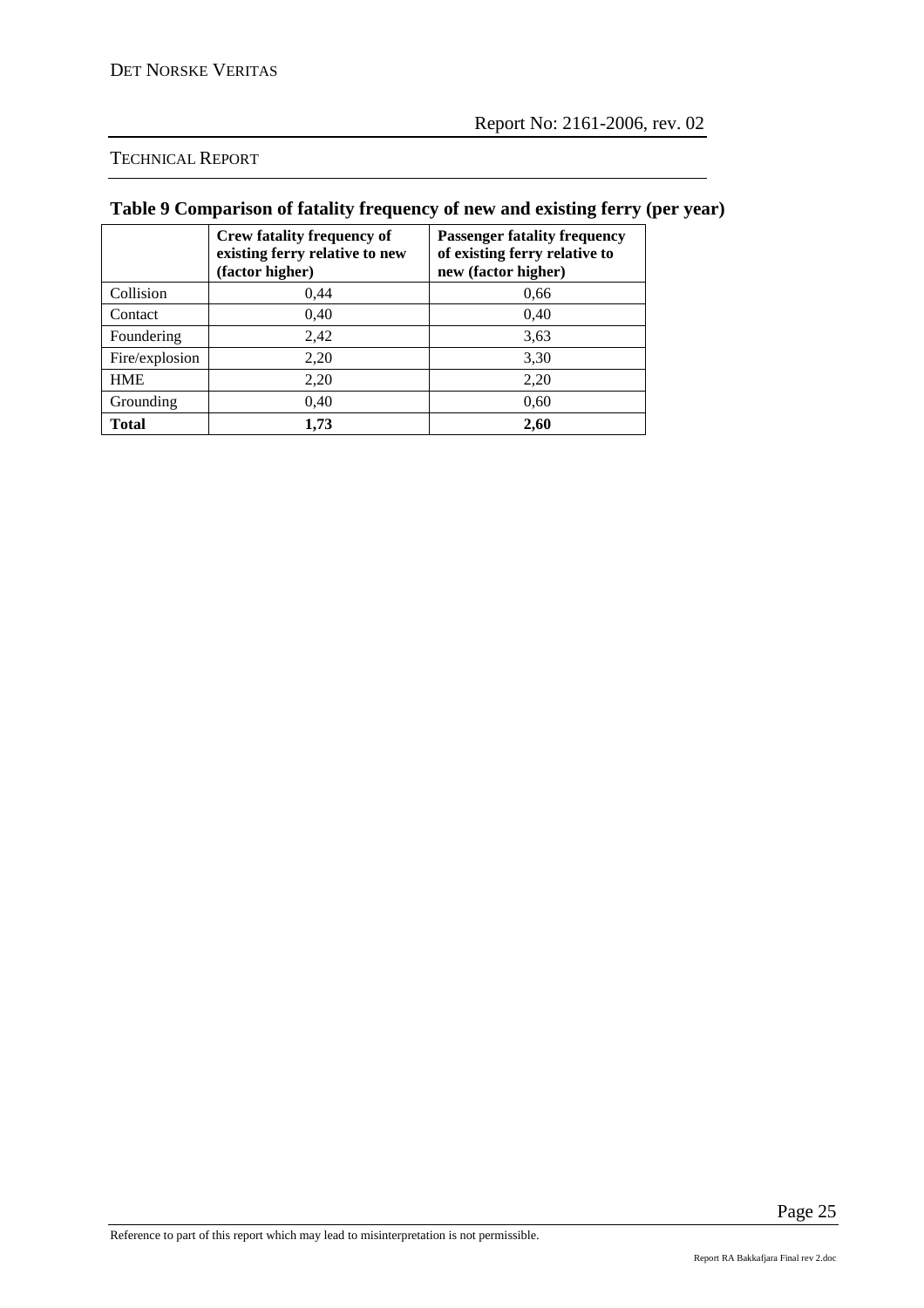# **8 CONCLUSIONS AND RECOMMENDATIONS**

The risk for the sailing is considered low, both when risk is measured in terms of fatalities, serious property damage and oil spills. The low risk statement is based on the estimated return periods and by comparing especially the fatality frequency with acceptance criteria than is common to apply /1/.

Compared to the existing ferry route the risk for the new contact is assessed as lower.

Risk control options beyond what is already planned for in the Bakkafjara – Vestmannaeyjar project is thus not required based on the risk assessment. However, some measures may prove cost effective and should be evaluated:

- Statistically, loss of propulsion/steering leads to approximately 15% of the global collision, contact and grounding incidents. I addition comes serious failures reported under HME which has not resulted in further events. An important risk controlling measure to avoid an escalating accident is thus to avoid a drifting vessel. A normal anchor is likely not to be sufficient for the sandy seabed outside Bakkafjara. Hence, it is recommended to that a sand anchor is installed onboard.
- Due to the heavy winds and waves, currents and the possibility for breaking waves outside Bakkafjara the probability for touching the pier entrance is high. This is in most cases regarded only to cause non-serious damages. Still there might be operational interruptions due to inspections and minor repairs. To reduce the extent of any damage to the vessel it is recommended to apply fenders at the pier entrance. Fenders giving the necessary protection might be quite wide and the entrance width should be adjusted according to the width lost due to the fenders.
- Use of autopilot while approaching harbour in heavy seas should be avoided because manual steering is usually better in case of regaining control subsequent to loss of manoeuvrability due to breaking waves.
- When crossing shallow waters with a sandy seabed there might be a chance for sand and spawn to enter the engine cooling water system, which consequently might lead to an engine failure. To avoid this it is common to apply cooling water inlet on the vessel side (not water inlet at vessel bottom only) and ensure satisfactory inspection and maintenance frequency to avoid clogging of filters.
- If other ships use the Bakkafjara harbour, routines should be established to avoid that they arrive/departure at the same time as the ferry. This to avoid an increasing collision risk.
- To ensure a low probability for serious vessel fires as possible, the tug located at Vestmannaeyjar or any other stand-by vessel should have an acknowledged fire-fighting capability.
- Clear procedures for passenger movements on deck during heavy sea conditions should be applied to reduce the probability for occupational accidents.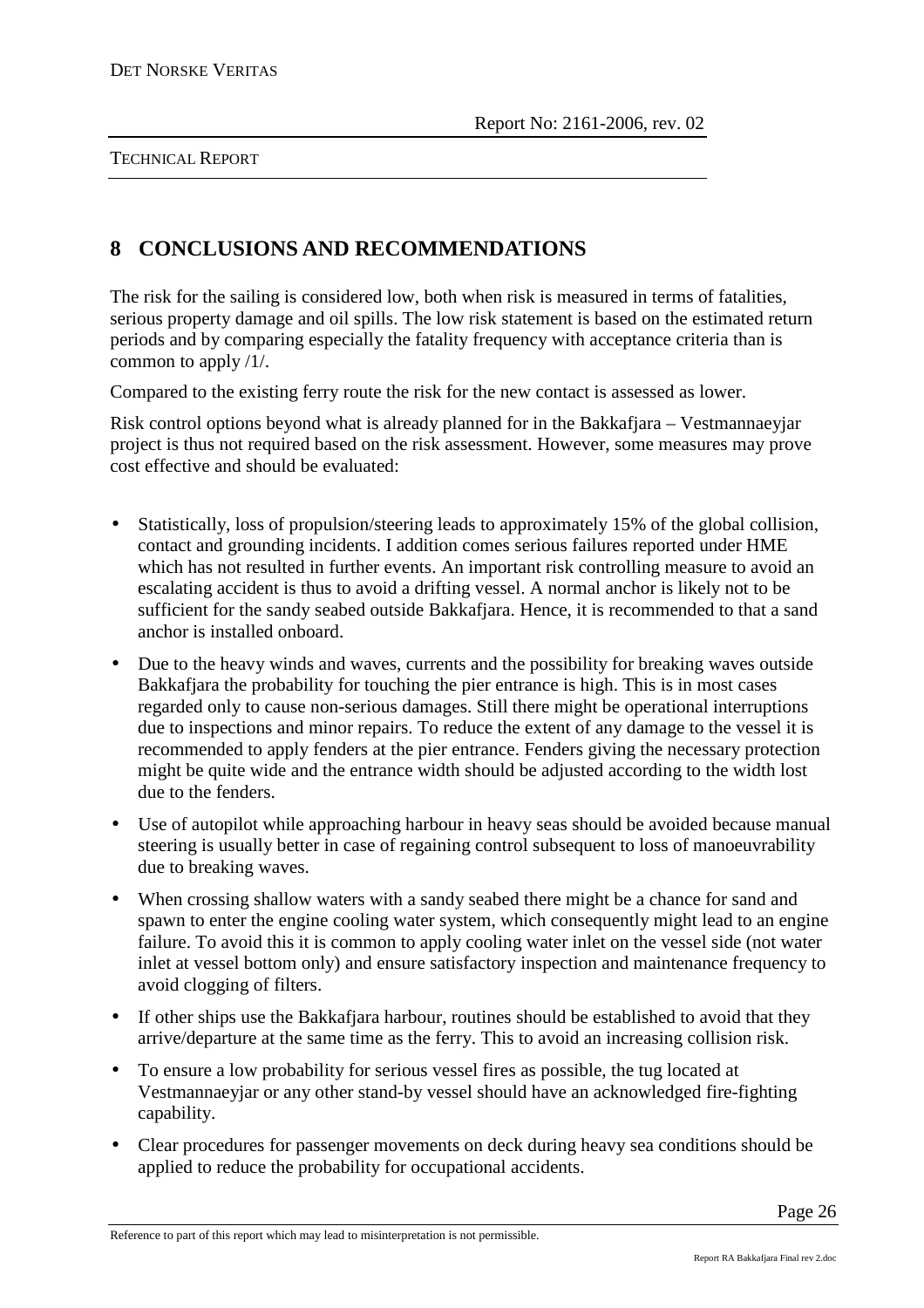- Issues like window sizes and position on the vessel, emergency routines including passenger/crew assembly area and life saving appliances, stability, hull strength etc. is assumed covered by class society requirements. Hence, it is recommended that the vessel is registered with an acknowledged ship classification society.
- Propulsion pods are not recommended. This recommendation is based on pod failure frequencies onboard cruise ships assessed by DNV /6/. A failure frequency of 0.18 per shipyear is estimated, and out of service time can be expected in a large portion of these incidents. In addition the failures are estimated to lead to a serious accident in 0.4% of the cases. This gives a serious accident frequency of 7.2E-04, which is similar to the total HME serious damage frequency given in Table 7. Due to the relative high touching sandbank frequency and the whirling of sand at Bakkafjara the failure frequency is likely to be even higher for the ferry.